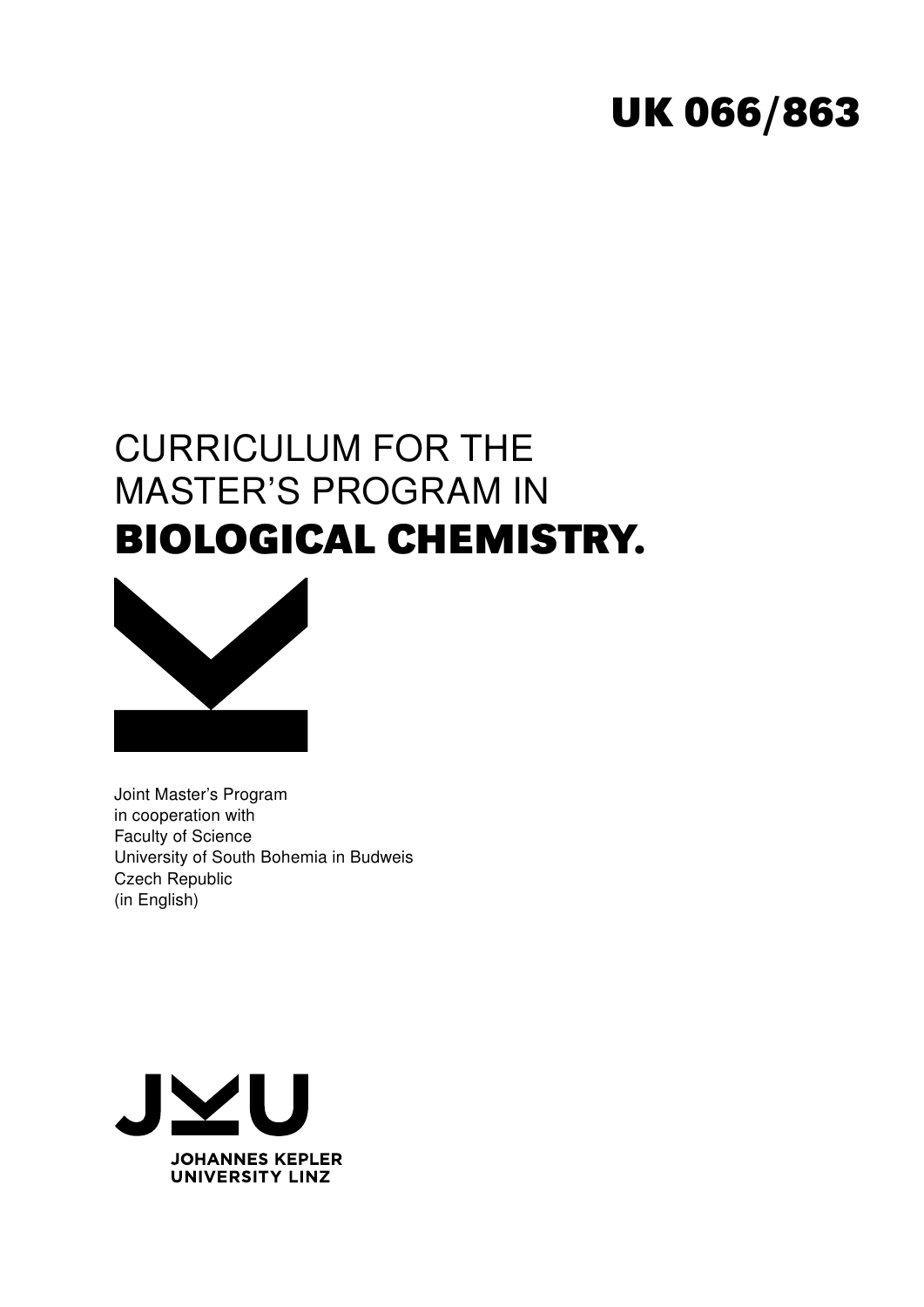## **Contents**

| $\overline{4}$ |  |
|----------------|--|
|                |  |
|                |  |
|                |  |
|                |  |
|                |  |
|                |  |
|                |  |
|                |  |
| -14            |  |
|                |  |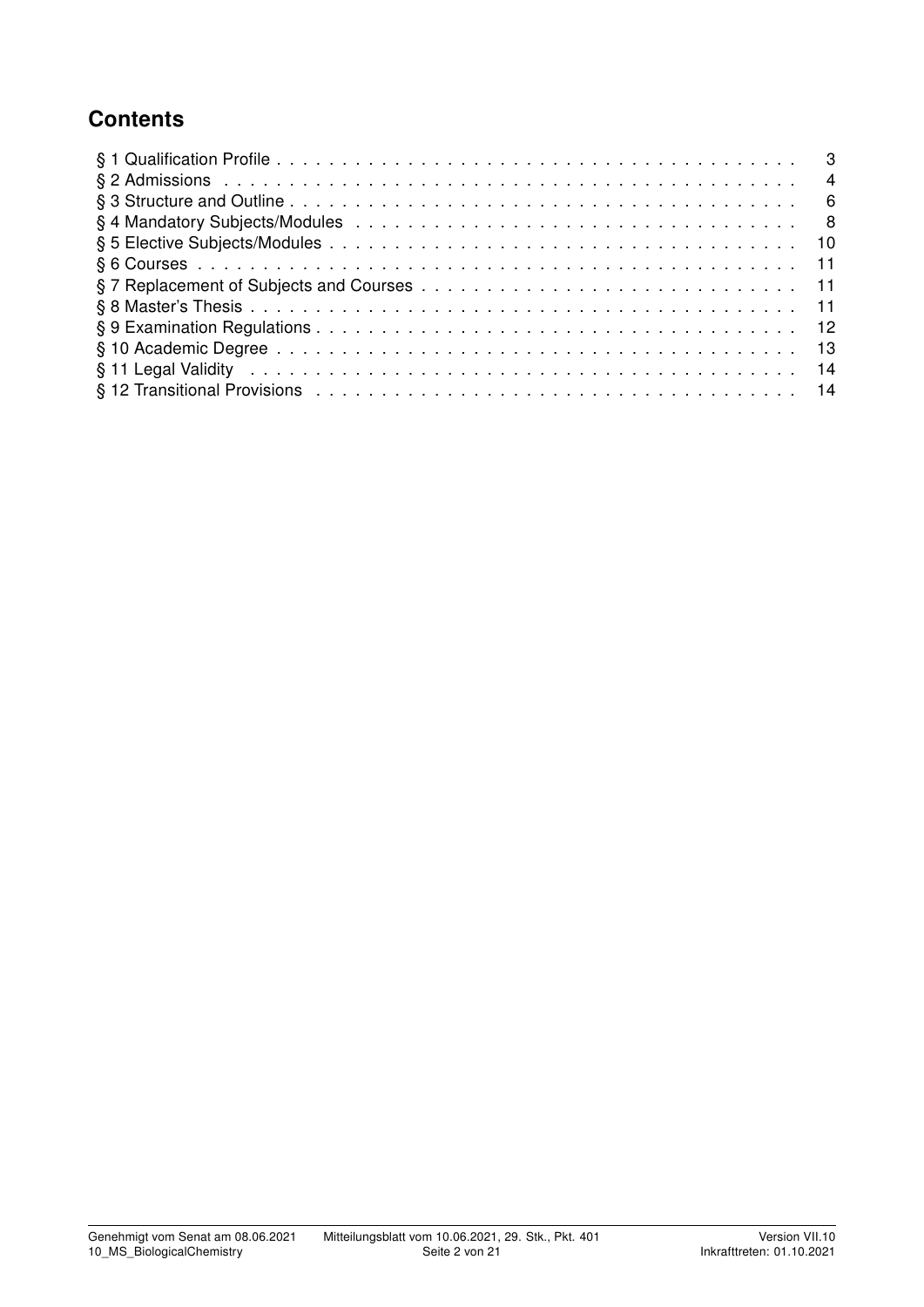# § 1 Qualification Profile

(1) The cross-border joint Master's program "Biological Chemistry" at the Faculty of Engineering and Natural Sciences (TNF) at the Johannes Kepler University Linz (JKU) and the Faculty of Science (PRF) of the University of South Bohemia (USB) in České Budějovice (joint study program) is an interdisciplinary combination of chemistry, biochemistry, biology and biophysics. The Master's program is held in English language and builds upon the joint Bachelor's curriculum "Biological Chemistry" at these two universities. For graduates of the Bachelor's program "Chemistry and Chemical Technology" (formerly: "Technische Chemie" and "Chemistry") at JKU and equivalent curricula a direct admission through a biological bridge subject and with lower ECTS points in the compulsory and elective subjects from chemistry is possible.

(2) In the Master's program "Biological Chemistry" education and training in the following fields are offered:

- Extended Fundamentals in areas of bio-analytical chemistry, organic chemistry, physical chemistry, biochemistry, biology, molecular biology, genetics, biophysics, and structural biology with a scientific orientation
- Specialization corresponding to the state-of-the art of science by participation in research projects during the Master's thesis
- Experience with modern bio-analytical and preparative techniques and the appropriate safety standards
- Problem solving competences in chemical-biological context, professional inter-disciplinary points of view, and communication skills in an international research environment
- Soft skills, i.e. general skills and competences in the fileds of foreign languages, presentation, team work, law and gender questions

(3) Graduating from this Master's program provides a broad scientific base for demanding professional activities in research, development and management in the following areas and beyond:

- Life Sciences
- Molecular and structural biology
- White biotechnology (bio-processing and bio-production)
- Red biotechnology (biomedicine)
- Green biotechnology (phytochemistry and –biotechnology)
- Biological and environmental analysis
- Medical diagnostics and technologies

(4) Professional activities will therefore be possible in enterprises in the following fields:

- Biotechnology industry
- Chemical industry
- Pharmaceutical industry
- Food and food processing industry
- Private and public research institutions
- Regional, national and international monitoring organizations and agencies

(5) It is expected that graduates of this Master's program will contribute significantly to the development of sustainable and "green" processes in industry. The versatility of the education provides ideal prerequisites for rapid and flexible adaptation to new scientific and technological developments in the fields of life sciences and biotechnologies. The students obtain a differentiated training, as apart from the compulsory base modules in Biology and Chemistry, two chemical and two biological elective subjects have to be completed. Combining the strongly complimentary chemical and biological educational subjects shall open novel approaches to the challenges arising from sustainable production and "green technologies". Through the bilateral implementation of the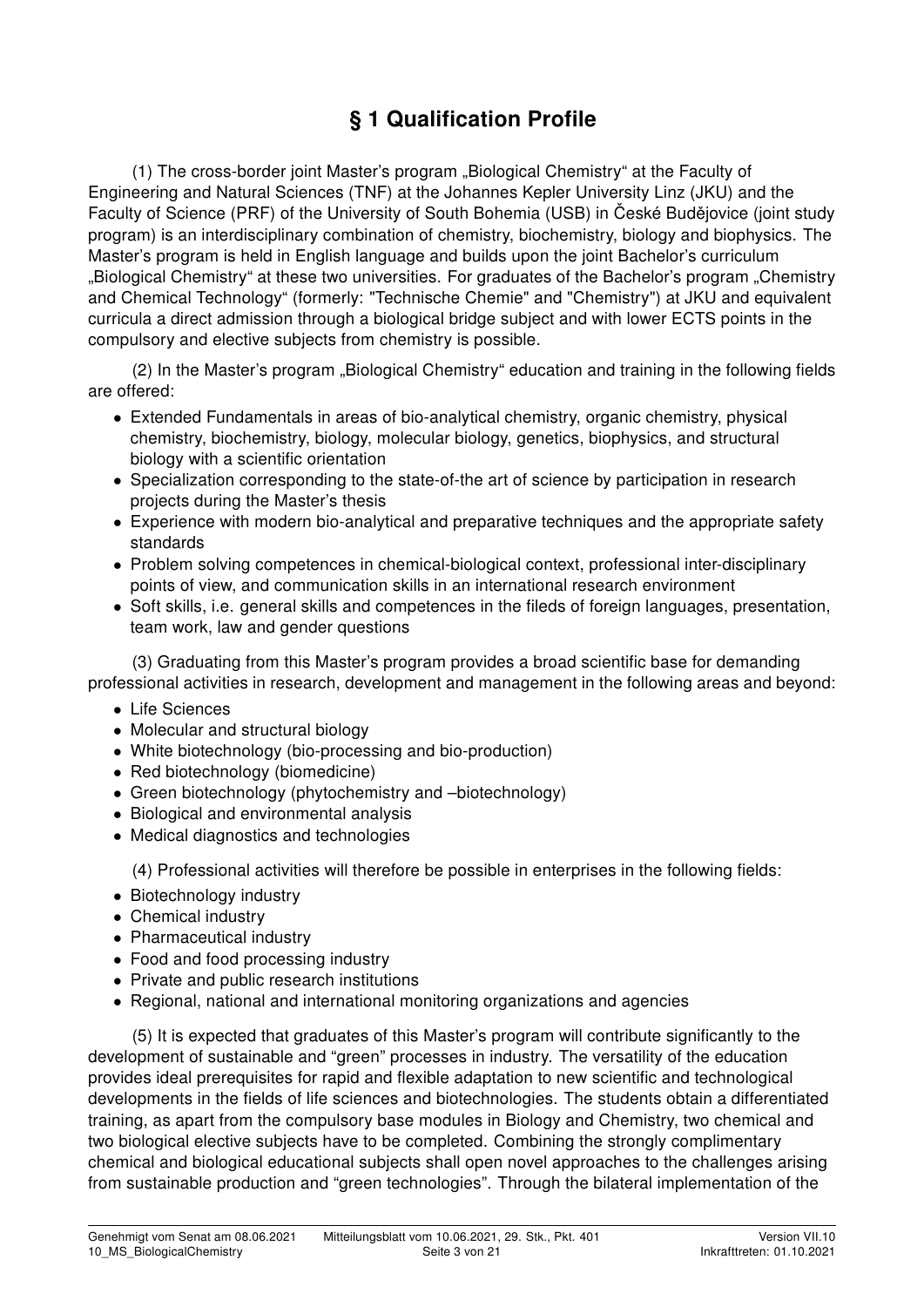curriculum and through using English as the course language competences are created in multidisciplinary, international, scientific communication during the courses and the scientific work.

#### § 2 Admissions

(1) In accordance with § 54 para. 1 UG the Master's program "Biological Chemistry" belongs to the category of degrees in natural sciences and is taught in English.

(2) Admission to the Master's program "Biological Chemistry" requires a Bachelor degree in one of the following or equivalent study programs. Depending on the previously passed curriculum there are different variants in the compulsory and elective courses in this Master's program.

- 1. Students who graduated in the Bachelor's program "Biological Chemistry" (UK033/663) at JKU and USB will be assigned to variant B.
- 2. Students who successfully completed the Bachelor's program "Chemistry and Chemical Technology" (formerly: "Technische Chemie" and "Chemistry") (UK033/290) or the Diploma program "Technische Chemie" (K800) or the Diploma program "Wirtschaftsingenieurwesen Technische Chemie" (K840) at JKU or the Bachelor's program "Technische Chemie" at the Vienna University of Technology are admitted to the Master's program in variant T.
- 3. Students who graduated in the Bachelor's programs "Chemie" at the University of Vienna, the Graz University of Technology or the University of Graz, or the University of Innsbruck are admitted to the Master's program in variant C.
- 4. Students who graduated in the Bachelor's programs "Molekulare Biowissenschaften" (UK033/665) at JKU and University of Salzburg are admitted to the Master's program in variant M.
- 5. Students who graduated in the Bachelor's program "NaWi-Tec" (UK033/320) at JKU and who have completed the Major Field of Studies Chemistry are admitted to the Master's program in variant N.
- 6. Students who graduated in the Bachelor's program "Applied Chemistry" at the University of Applied Sciences Krems (FHK) and who have completed the elective module "Organic and pharmaceutical chemistry" are admitted to the Master's program in variant F.

(3) Graduates of related programs at Universities, Universities of Applied Sciences and other recognised national or international post-secondary educational institutions can be admitted to the Master's program if their degree programs are equivalent in content and scope to the Bachelor's programs in "Biological Chemistry" or the alternatively listed study programs. Equivalent programs are those in which the following subjects have been successfully completed in the stated minimum scope, whereby at least 24 ECTS points must be in chemical laboratory practical courses (chemistry laboratory work comprised of the student's own experimental activities):

(a) for variant B:

- General and Inorganic Chemistry (14 ECTS points)
- Analytical Chemistry (16 ECTS points)
- Biochemistry, Molecular Biology, Biotechnology and Genetics (30 ECTS points)
- Biology (15 ECTS Points)
- Mathematics and Physics (14 ECTS points)
- Organic Chemistry (17 ECTS points)
- Physical Chemistry, Theoretical Chemistry, and Biophysics (17 ECTS points)

(b) for variant T:

- General and Inorganic Chemistry (22 ECTS points)
- Analytical Chemistry (20 ECTS points)
- Biochemistry, Molecular Biology, Biotechnology and Genetics (3 ECTS points)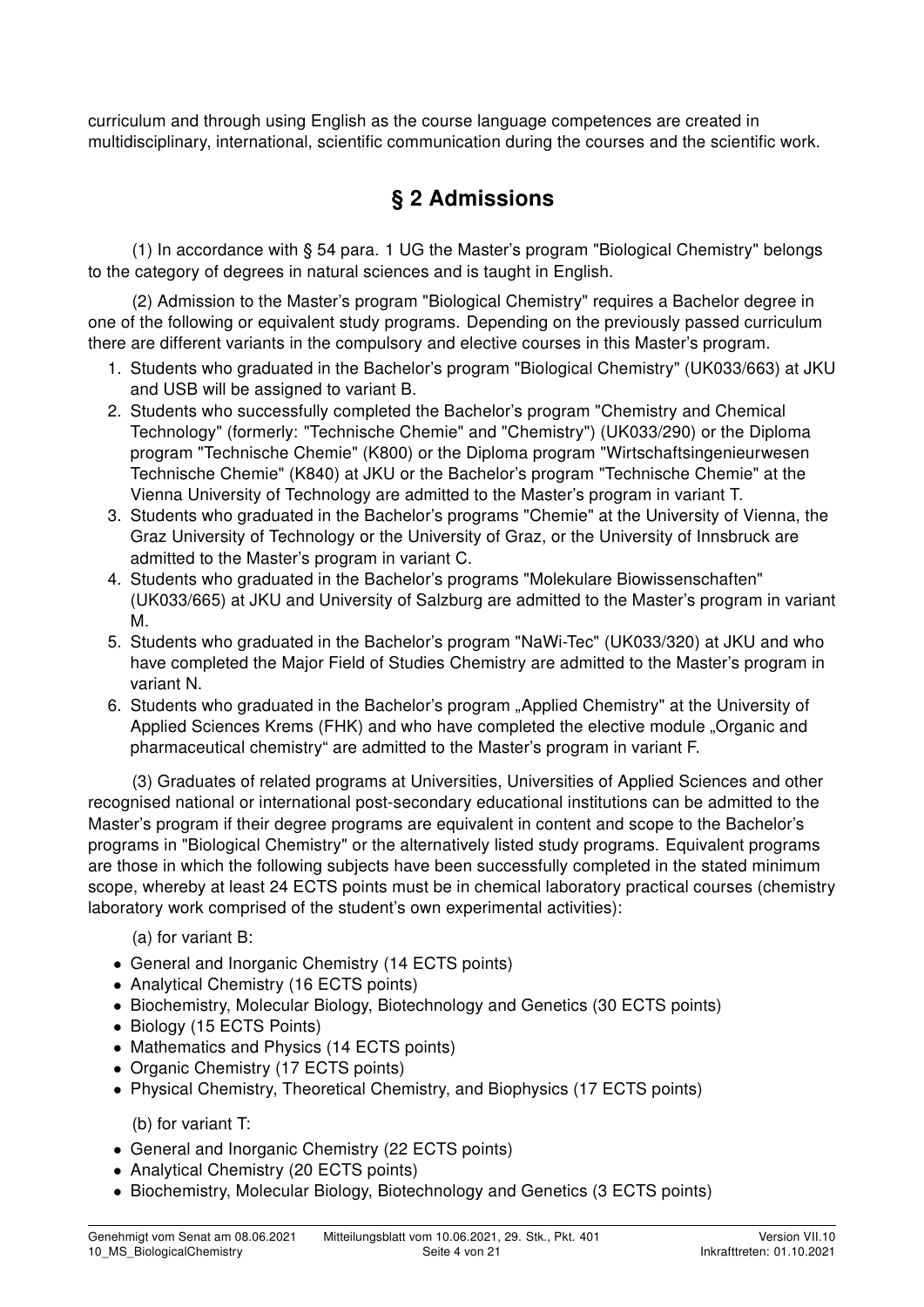- Mathematics and Physics (18 ECTS points)
- Organic Chemistry (25 ECTS points)
- Physical Chemistry, Theoretical Chemistry, and Biophysics (24 ECTS points)

(c) for variant C:

- General and Inorganic Chemistry (30 ECTS points)
- Analytical Chemistry (20 ECTS points)
- Biochemistry, Molecular Biology, Biotechnology and Genetics (16 ECTS points)
- Biology (3 ECTS Points)
- Mathematics and Physics (14 ECTS points)
- Organic Chemistry (25 ECTS points)
- Physical Chemistry, Theoretical Chemistry, and Biophysics (24 ECTS points)

(d) for variant M:

- General and Inorganic Chemistry (10 ECTS points)
- Analytical Chemistry (12 ECTS points)
- Biochemistry, Molecular Biology, Biotechnology and Genetics (18 ECTS points)
- Biology (34 ECTS Points)
- Mathematics and Physics (8 ECTS points)
- Organic Chemistry (15 ECTS points)
- Physical Chemistry, Theoretical Chemistry, and Biophysics (10 ECTS points)

(e) for variant N:

- General and Inorganic Chemistry (18 ECTS points)
- Analytical Chemistry (15 ECTS points)
- Mathematics and Physics (40 ECTS points)
- Organic Chemistry (15 ECTS points)
- Physical Chemistry and Biophysics (14 ECTS points)

(f) for variant F:

- General and Inorganic Chemistry (20 ECTS points)
- Analytical Chemistry (20 ECTS points)
- Mathematics and Physics (14 ECTS points)
- Organic Chemistry (24 ECTS points)
- Physical Chemistry and Biophysics (7 ECTS points)
- Biochemistry (8 ECTS points)

(4) In the event of admission according to para. 3, it must be determined during the official admission process whether equivalent standard has been met in accordance to para. 3 figure a, b, c, d, e or f and/or if the prerequisites for graduates of the Bachelor's program in "Biological Chemistry" or the alternatively listed chemical studies specified in para. 2 have to be applied.

(5) If the applicant's first degree basically fulfils the requirements, except for a few specific individual courses, the rectorate can allow applicants to pass these specific courses while already following the Master's program, however only to the maximum extent of 40 ECTS points.

(6) Graduates of a Diploma program with a longer duration than a Bachelor's program can obtain recognition for examinations of the Master's program (see § 78 UG) to the extent by which the Diploma program (excluding the diploma thesis) exceeds the Bachelor's program.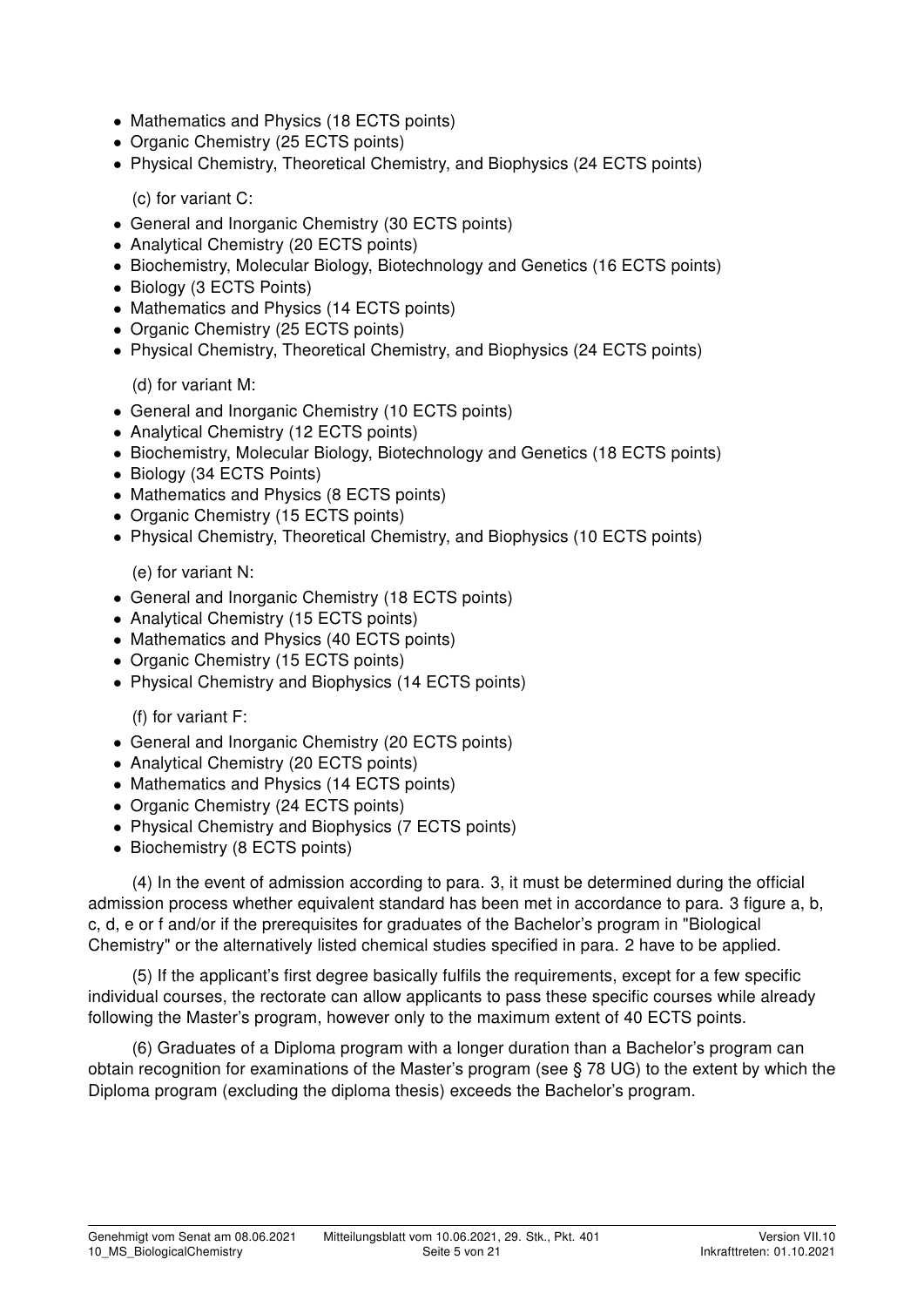### § 3 Structure and Outline

(1) The Master's program in "Biological Chemistry" is offered as a cross-border joint study program between the Faculty of Engineering and Natural Sciences (TNF) at the Johannes Kepler University Linz (JKU) and the Faculty of Science (PRF) of the University of South Bohemia (USB) in Ceské Budějovice. The Master's program covers five semesters and consists of 150 ECTS points. The Master's program is structured so that usually the first two semesters majoring in chemistry are passed at the JKU, the third and fourth semesters with a focus on biology are to be completed at the USB. A change of this sequence is not ruled out. The 5th Semester is dedicated to the master's thesis, which is optionally carried out on one of the two locations or (eg in cooperative projects) at both locations.

- (2) The 150 ECTS points are assigned to the following subjects:
	- (a) For graduates of the Bachelor's program "Biological Chemistry" (variant B):

| <b>Subjects</b>                                      | <b>ECTS</b> |
|------------------------------------------------------|-------------|
| <b>Mandatory Subjects</b>                            | 67          |
| (chemical 17.5; biological 30; support 4.5; Pool 15) |             |
| <b>Elective Subjects</b>                             | 41          |
| (chemical 16; biological 25)                         |             |
| Master's Thesis (incl. Master's Thesis Seminar)      | 26          |
| <b>Master's Examination</b>                          |             |
| <b>Free Electives</b>                                | 15          |
| Total                                                | 150         |

#### (b) variant T specified in § 2 para. 3:

| <b>Subjects</b>                                                      | <b>ECTS</b> |
|----------------------------------------------------------------------|-------------|
| <b>Mandatory Subjects</b>                                            | 75          |
| (chemical 11; fundamentals 23; biological 30; support 4.5; Pool 6.5) |             |
| <b>Elective Subjects</b>                                             | 33          |
| (chemical 8; biological 25)                                          |             |
| Master's Thesis (incl. Master's Thesis Seminar)                      | 26          |
| <b>Master's Examination</b>                                          |             |
| <b>Free Electives</b>                                                | 15          |
| Total                                                                | 150         |

(c) variant C specified in § 2 para. 3:

| <b>Subjects</b>                                                      | <b>ECTS</b> |
|----------------------------------------------------------------------|-------------|
| <b>Mandatory Subjects</b>                                            | 75.         |
| (chemical 7.5; fundamentals 23; biological 30; support 4.5; Pool 10) |             |
| <b>Elective Subjects</b>                                             | 33.         |
| (chemical 8; biological 25)                                          |             |

continue next page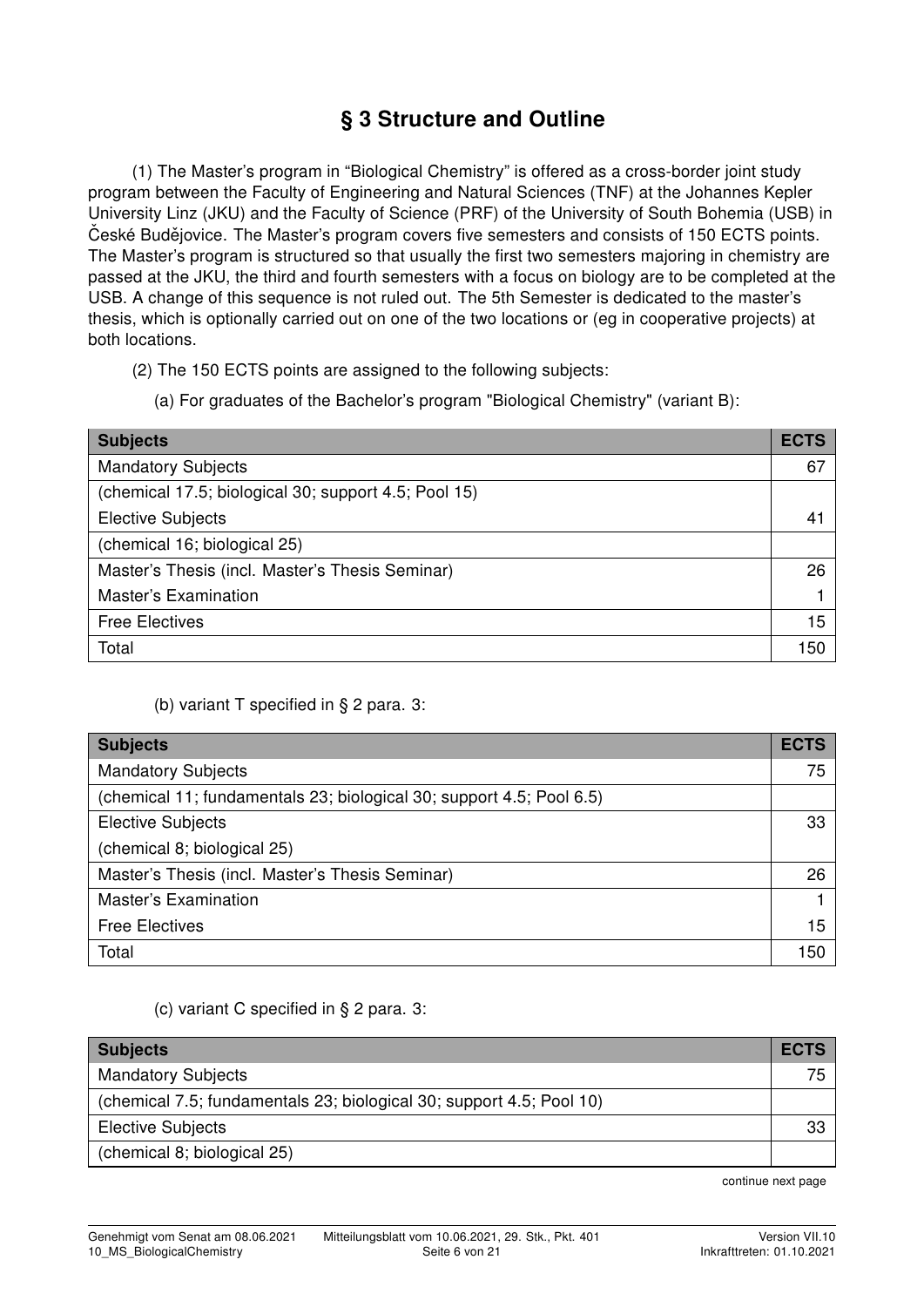| continuation |  |
|--------------|--|
|--------------|--|

| <u>vuiniuutivii</u>                             |             |
|-------------------------------------------------|-------------|
| <b>Subjects</b>                                 | <b>ECTS</b> |
| Master's Thesis (incl. Master's Thesis Seminar) | 26          |
| <b>Master's Examination</b>                     |             |
| <b>Free Electives</b>                           | 15          |
| Total                                           | 150         |

#### (d) variant M specified in § 2 para. 3:

| <b>Subjects</b>                                      | <b>ECTS</b> |
|------------------------------------------------------|-------------|
| <b>Mandatory Subjects</b>                            | 75          |
| (chemical 29; biological 30; support 4.5; Pool 11.5) |             |
| <b>Elective Subjects</b>                             | 33          |
| (chemical 8; biological 25)                          |             |
| Master's Thesis (incl. Master's Thesis Seminar)      | 26          |
| <b>Master's Examination</b>                          |             |
| <b>Free Electives</b>                                | 15          |
| Total                                                | 150         |

#### (e) variant N specified in § 2 para. 3:

| <b>Subjects</b>                                              | <b>ECTS</b> |
|--------------------------------------------------------------|-------------|
| <b>Mandatory Subjects</b>                                    | 75          |
| (chemical 17.5; fundamentals 23; biological 30; support 4.5) |             |
| <b>Elective Subjects</b>                                     | 33          |
| (chemical 8; biological 25)                                  |             |
| Master's Thesis (incl. Master's Thesis Seminar)              | 26          |
| <b>Master's Examination</b>                                  |             |
| <b>Free Electives</b>                                        | 15          |
| Total                                                        | 150         |

#### (f) variant F specified in § 2 para. 3:

| <b>Subjects</b>                                                        | <b>ECTS</b> |
|------------------------------------------------------------------------|-------------|
| <b>Mandatory Subjects</b>                                              | 75          |
| (chemical 15.5; fundamentals 23; biological 30; support 4.5; Pool 2.0) |             |
| <b>Elective Subjects</b>                                               | 33          |
| (chemical 8; biological 25)                                            |             |
| Master's Thesis (incl. Master's Thesis Seminar)                        | 26          |
| <b>Master's Examination</b>                                            |             |
| <b>Free Electives</b>                                                  | 15          |
| Total                                                                  | 150         |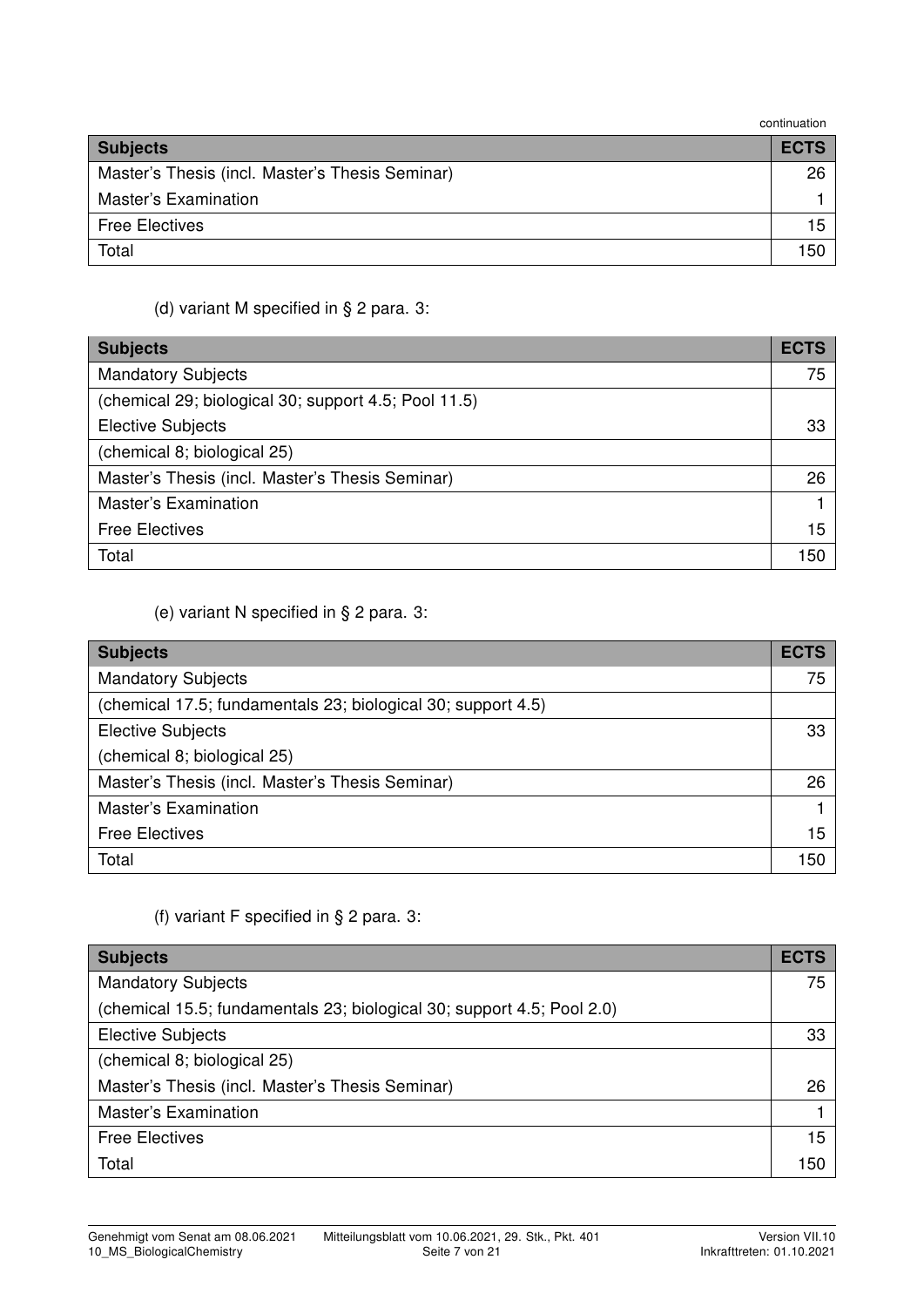(3) For free electives students have to pass examinations corresponding to the given amount of ECTS points to complete, which can be chosen from any recognized national or international post-secondary educational institution. The free electives shall provide additional skills beyond "Biological Chemistry" and can be taken anytime during the Master's study program.

(4) The recommended free electives courses are courses taught in the Master's programs "Bioinfomatics", "Biophysics", "Molecular Biology ", "Polymer Chemistry", "Chemistry and Chemical Technology", "Management in Chemical Technologies", and "Biology" at JKU or the University of South Bohemia.

(5) The six recommended study plans are listed in the annex. This recommendation is based on a full-time program. Due to the academic requirements and the mandatory study abroad period, the degree program cannot be reasonably completed alongside a job or for those who have family care responsibilities.

### § 4 Mandatory Subjects/Modules

(1) Students have to complete the following mandatory subjects: the labels (L) or (B) indicate the venue Linz or Budweis.

(a) For graduates of the Bachelor's program "Biological Chemistry" (variant B):

| <b>Subject Code</b> | <b>Name</b>                                                        | <b>ECTS</b> |
|---------------------|--------------------------------------------------------------------|-------------|
| 863CTBC19           | Chemistry and Technology for Bachelors of Biological Chemistry (L) | 17.5        |
| 863BIBC18           | Biology and Biochemistry (B)                                       | 30.0        |
| 863SOCO19           | Support Courses (L)                                                | 4.5         |
| 863PSEC21           | Pool of specific elective courses (L)                              | 15.0        |
|                     | <b>Total Mandatory Subjects:</b>                                   | 67.0        |

(b) variant T specified in § 2 para. 3:

| <b>Subject Code</b> | <b>Name</b>                                                                             | <b>ECTS</b> |
|---------------------|-----------------------------------------------------------------------------------------|-------------|
| 863CTTC19           | Chemistry and Technology for Bachelors of technology oriented<br>chemistry programs (L) | 11.0        |
| 863FBNB19           | Fundamentals of Biology for non Biological Chemists (B)                                 | 23.0        |
| 863BIBC18           | Biology and Biochemistry (B)                                                            | 30.0        |
| 863SOCO19           | Support Courses (L)                                                                     | 4.5         |
| 863PSEC21           | Pool of specific elective courses (L)                                                   | 6.5         |
|                     | Total Mandatory Subjects (incl. Bridge Subject)                                         | 75.0        |

#### (c) variant C specified in § 2 para. 3:

| <b>Subject Code</b> | <b>Name</b>                                             | <b>ECTS</b> |
|---------------------|---------------------------------------------------------|-------------|
| 863CTCH19           | Chemistry and Technology for Bachelors of Chemistry (L) | 7.5 I       |
| 863FBNB19           | Fundamentals of Biology for non Biological Chemists (B) | 23.0        |
| 863BIBC18           | Biology and Biochemistry (B)                            | 30.0        |
| 863SOCO19           | Support Courses (L)                                     | 4.5         |

continue next page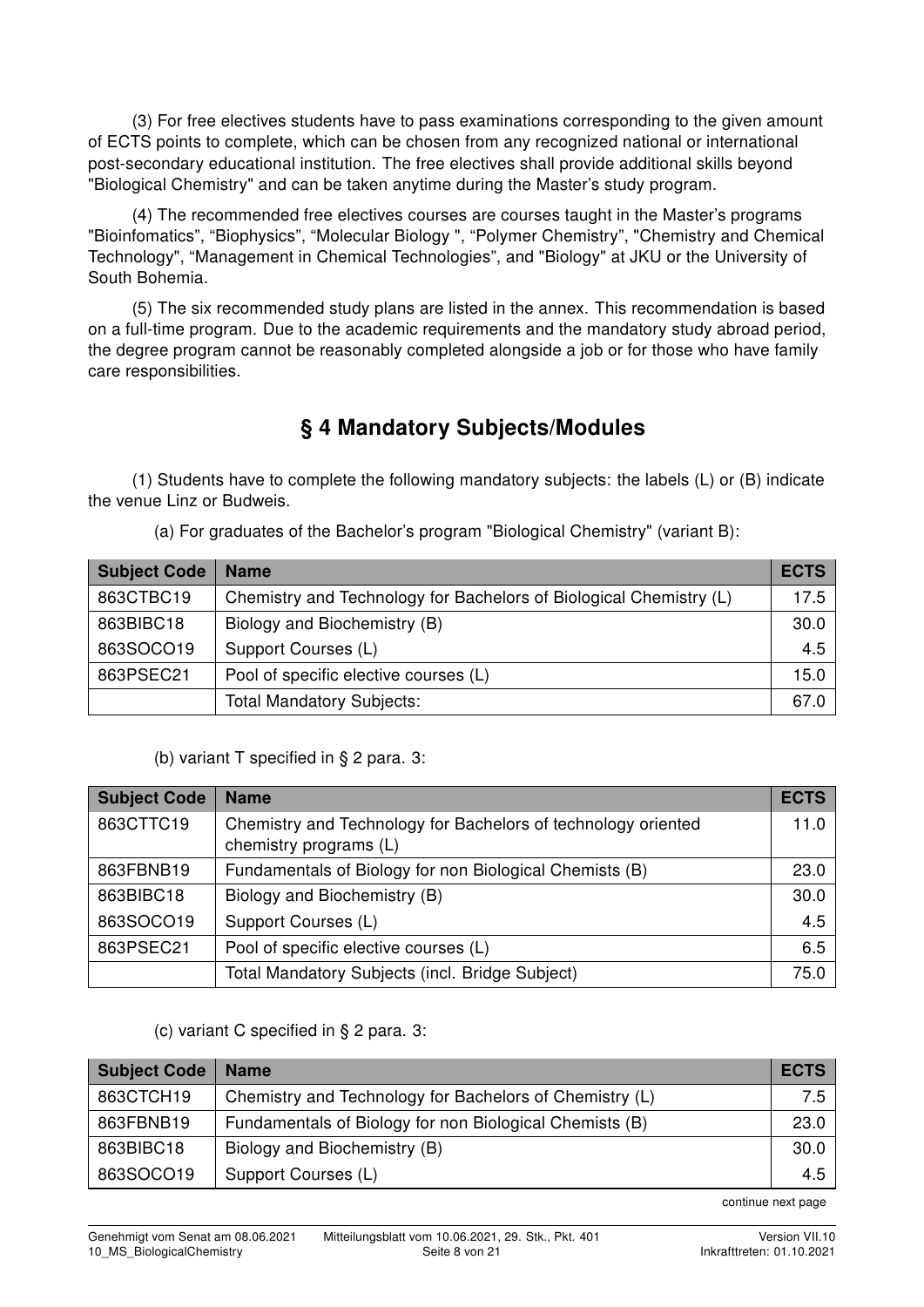continuation

| <b>Subject Code   Name</b> |                                                 | <b>ECTS</b> |
|----------------------------|-------------------------------------------------|-------------|
| 863PSEC21                  | Pool of specific elective courses (L)           | 10.C        |
|                            | Total Mandatory Subjects (incl. Bridge Subject) | 75.0        |

(d) variant M specified in § 2 para. 3:

| <b>Subject Code</b> | <b>Name</b>                                                         | <b>ECTS</b> |
|---------------------|---------------------------------------------------------------------|-------------|
| 863CTMB19           | Chemistry and Technology for Bachelors of Molecular Biosciences (L) | 29.0        |
| 863BIBC18           | Biology and Biochemistry (B)                                        | 30.0        |
| 863SOCO19           | Support Courses (L)                                                 | 4.5         |
| 863PSEC21           | Pool of specific elective courses (L)                               | 11.5        |
|                     | <b>Total Mandatory Subjects</b>                                     | 75.0        |

(e) variant N specified in § 2 para. 3:

| <b>Subject Code</b> | <b>Name</b>                                              | <b>ECTS</b> |
|---------------------|----------------------------------------------------------|-------------|
| 863CBNC21           | Chemistry and Biotechnology for Bachelors of NawiTec (L) | 17.5        |
| 863FBNB19           | Fundamentals of Biology for non Biological Chemists (B)  | 23.0        |
| 863BIBC18           | Biology and Biochemistry (B)                             | 30.0        |
| 863SOCO19           | Support Courses (L)                                      | 4.5         |
|                     | Total Mandatory Subjects (incl. Bridge Subject)          | 75.0        |

#### (f) variant F specified in § 2 para. 3:

| <b>Subject Code</b> | <b>Name</b>                                                        | <b>ECTS</b> |
|---------------------|--------------------------------------------------------------------|-------------|
| 863CBAC21           | Chemistry and Biotechnology for Bachelors of Applied Chemistry (L) | 15.5        |
| 863FBNB19           | Fundamentals of Biology for non Biological Chemists (B)            | 23.0        |
| 863BIBC18           | Biology and Biochemistry (B)                                       | 30.0        |
| 863SOCO19           | Support Courses (L)                                                | 4.5         |
| 863PSEC21           | Pool of specific elective courses (L)                              | 2.0         |
|                     | Total Mandatory Subjects (incl. Bridge Subject)                    | 75.0        |

(2) The pool of specific elective courses (L) consists of the courses listed in the study handbook of JKU plus courses from the chemical specialisations not choosen in the elective subject. Courses that where part of a previously completed study programme are excluded.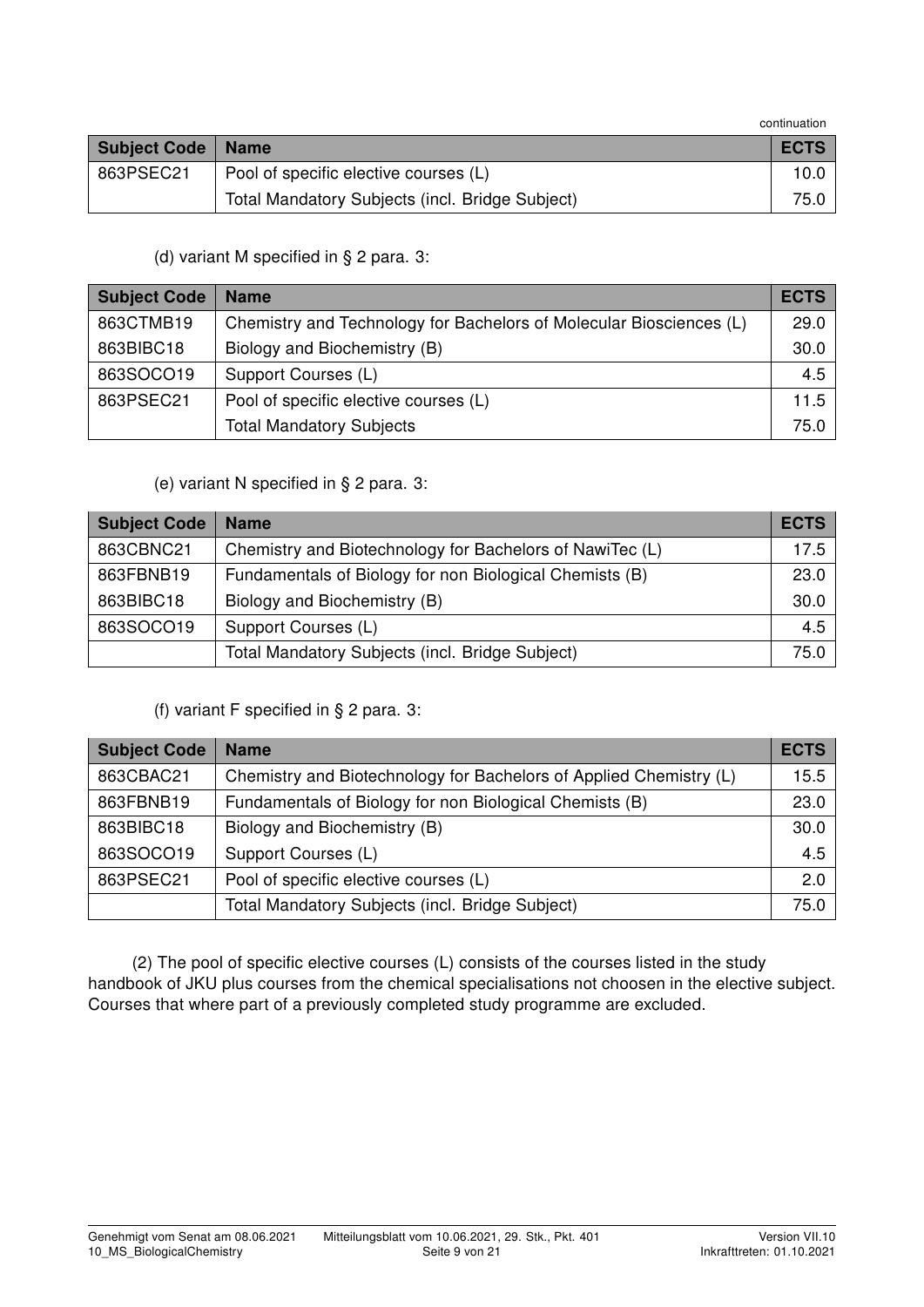### § 5 Elective Subjects/Modules

Students have to complete the following elective subjects: the labels (L) or (B) indicate the venue Linz or Budweis:

(1) Within the Chemical Specialisation, the following subjects with the specified ECTS points must be chosen from (L):

(a) Students in variant B specified in § 2 para. 3 have to choose two of the three chemical specialisations taught at JKU. (total of 16 ECTS points)

| <b>Subject Code</b> | <b>Name</b>                                                                | <b>ECTS</b> |
|---------------------|----------------------------------------------------------------------------|-------------|
| 863ADCH19           | Chemical Specialisation: Advanced Chemistry (L)                            |             |
| 863APCB19           | Chemical Specialisation: Advanced Physical Chemistry and Biophysics<br>(L) |             |
| 863STBC19           | Chemical Specialisation: Structural Biochemistry (L)                       |             |
|                     | Total sum of ECTS points                                                   | 16.         |

(b) Students in variants T, C, M, N and F specified in § 2 para. 3 have to choose one of the three chemical specialisations taught at JKU. (total of 8 ECTS points)

| <b>Subject Code</b> | <b>Name</b>                                                                | <b>ECTS</b> |
|---------------------|----------------------------------------------------------------------------|-------------|
| 863ADCH19           | Chemical Specialisation: Advanced Chemistry (L)                            |             |
| 863APCB19           | Chemical Specialisation: Advanced Physical Chemistry and Biophysics<br>(L) | 8           |
| 863STBC19           | Chemical Specialisation: Structural Biochemistry (L)                       |             |
|                     | Total sum of ECTS points                                                   | 8           |

(2) Within the Biological Electives, the following subjects with the specified ECTS points must be chosen from (B):

Each student must choose a total of 25 ECTS points from two of the three biological electives, with at least 10 ECTS points from each of the chosen electives.

| <b>Subject Code</b> | <b>Name</b>                                                     | <b>ECTS</b> |
|---------------------|-----------------------------------------------------------------|-------------|
| 863ABIB18           | Biological Elective: Advanced Biology and Biochemistry (B)      | $>=10$      |
| 863MODB14           | Biological Elective: Molecular and Developmental Biology (B)    | $>=10$      |
| 863STBT14           | Biological Elective: Structural Biology Techniques Module (B)   | $>=10$      |
|                     | Total sum of ECTS points within two of the three subjects above | 25          |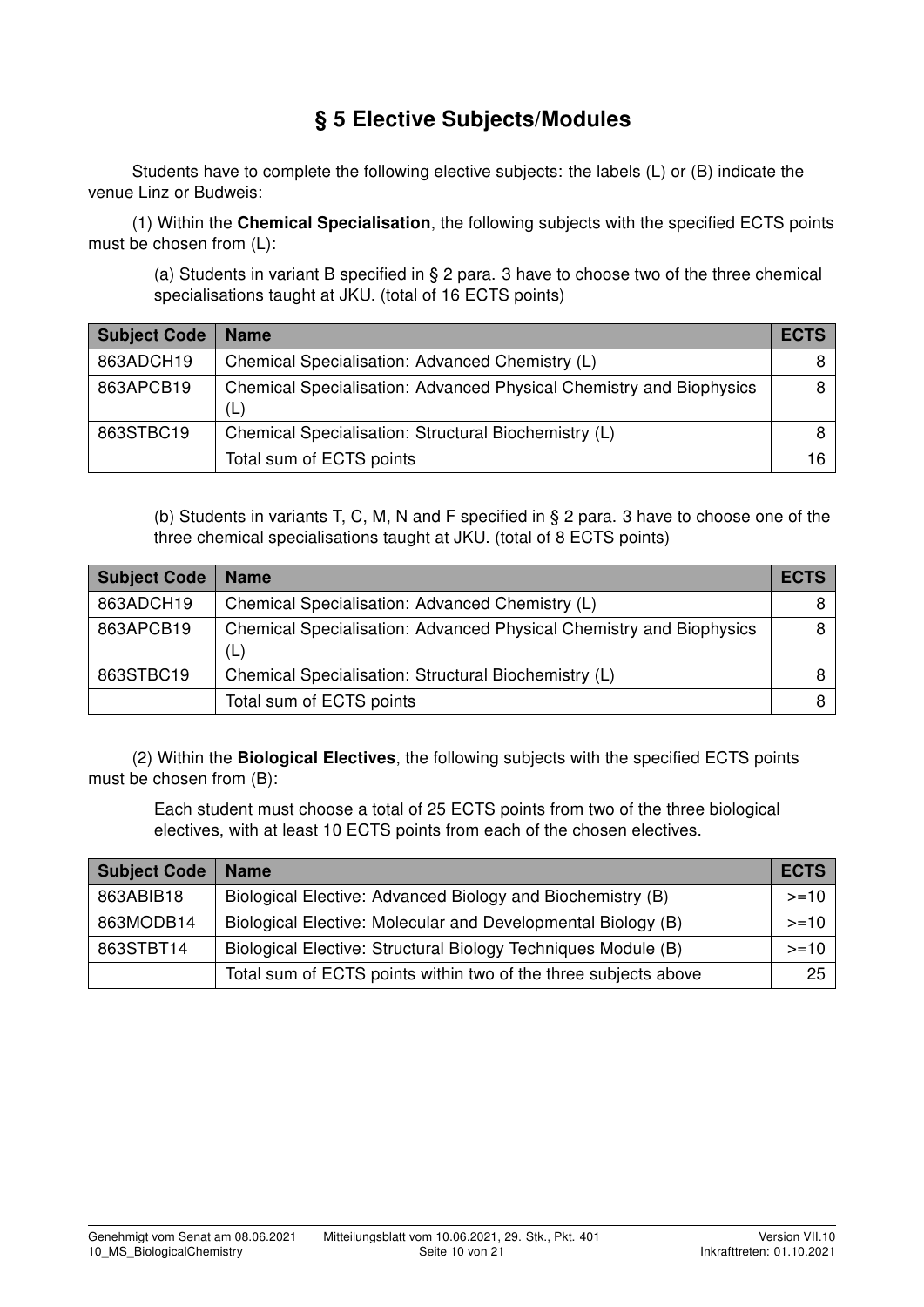## § 6 Courses

(1) The names and the types of all courses of the Mandatory subjects taught at the Johannes Kepler University (JKU), as well as their ECTS points, their duration in hours per week, their codes, their registration requirements, and their admission procedures (in case of limited availability of places) are described in the study handbook of JKU (studienhandbuch.jku.at).

(2) The possible types of courses as well as the examination regulations are described in §§ 13 and 14 of the JKU statute (Section "Studienrecht").

(3) For courses taught at the University of South Bohemia, the regulations of the University of South Bohemia apply.

#### § 7 Replacement of Subjects and Courses

Mandatory and elective subjects according to §§ 4 and 5 as well as Courses according to § 6 para. 1 may be replaced to a total extent of 18 ECTS points by other study specific subjects and courses upon student's request, provided that the purpose of academic professional preparatory training is not affected and the choice of the proposed subjects and courses seems reasonable with regard to the defined aims in the qualification profile, the academic context, as well as to the addition to the professional preparatory training. The application of replacing subjects and courses has to be filed by the Vice Rector of Academic Affairs.

#### § 8 Master's Thesis

(1) Students of the Master's program in "Biological Chemistry" must complete a Master's thesis according to § 81 UG and § 36 of the JKU statute (Section "Studienrecht").

(2) The Master's thesis consists usually of experimental research, the results of which must be documented in the form of a written paper. The amount of work of the thesis is corresponding to an effort of 21 ECTS points.

(3) The Master's thesis serves as a proof that graduates are able to perform scientific work autonomously, systematically and correctly in content. The topic of the thesis must be taken from the Mandatory subjects listed in § 4 with the exception of the subject "Support Courses" or the Elective Subjects listed in § 5 para. 1 or para. 2 and must permit completion within a period of 6 months.

(4) The Curricular Committee for "Biological Chemistry" may specify guidelines for the formal structure of a Master's thesis.

(5) The Master's thesis is a scientific piece of work which must be written and presented in English, and for which the general ethical principles of science apply.

(6) In addition to the Master's thesis, students must pass the Master's thesis seminar (5 ECTS points). Within the master's thesis seminar the students are asked to put their results up for critical discussion.

(7) The thesis of the Master's Program in "Biological Chemistry" is usually supervised by a scientist with habilitation within the scientific field of the thesis. In interdisciplinary work, a second supervisor is possible. If the master's thesis carried out at both locations, then at each location a supervisor with appropriate habilitation subject is required. The assessment of the thesis is carried out jointly by both supervisors in this case.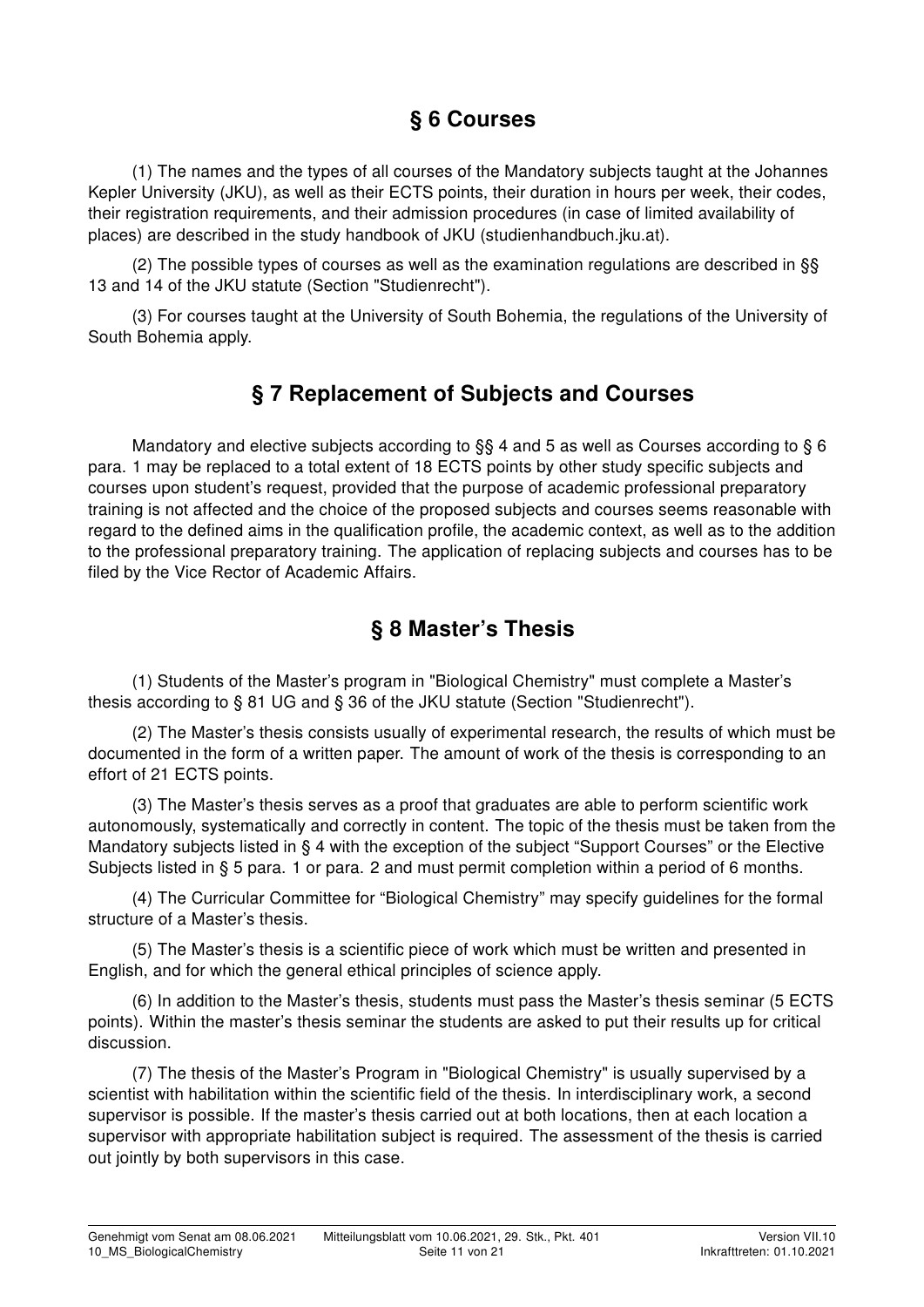(8) If the master's thesis is composed exclusively at the South Bohemian University, the University of South Bohemia regulations apply.

## § 9 Examination Regulations

(1) The regulations for subject examinations and course examinations performed at JKU are described in the study handbook of JKU (studienhandbuch.jku.at).

(2) The examination regulations of the University of South Bohemia apply for examinations at the University of South Bohemia.

(3) The Master's program in "Biological Chemistry" is concluded by a Master's examination.

(4) The Master's examination consists of two parts: The first part of the Master's Examination is the successful completion of the mandatory and elective subjects according to  $\S 4$  and  $\S 5$ .

(5) The second part of the Master's examination is a comprehensive oral exam (1 ECTS point) conducted by an examination committee. Prior to being admitted to the Master's examination, students must complete the first part of the Master's examination, the Master's thesis, the Master's thesis seminar, and the Free Electives. Usually the second part of the Master's examination is to be completed at that university where the major part of the thesis was composed.

(6) The second part of the Master's examination starts with a presentation and defense of the Master's thesis, followed by an oral exam that covers the contents of the following subjects:

- Biology and Biochemistry (863BIBC18)
- Depending on the subjects successfully completed by the student one of the following subjects:
	- Chemistry and Technology for Bachelors of Biological Chemistry (863CTBC19)
	- Chemistry and Technology for Bachelors of technology oriented chemistry programs (863CTTC19)
	- Chemistry and Technology for Bachelors of Chemistry (863CTCH19)
	- Chemistry and Technology for Bachelors of Molecular Biosciences (863CTMB19)
	- Chemistry and Biotechnology for Bachelors of NawiTec (863CBNC21)
	- Chemistry and Biotechnology for Applied Chemists (863CBAC21)
	- Chemical Specialisation: Advanced Chemistry (863ADCH19)
	- Chemical Specialisation: Advanced Physical Chemistry and Biophysics (863APCB19)
	- Chemical Specialisation: Structural Biochemistry (863STBC19)
- As well as the contents of another field of study chosen by the student, standing in a close scientific or technical relation with the topic of the thesis.

(7) The examination committee consists of at least three members and is formed by the Vice Rector of Academic Affairs. The candidate may submit a proposal for the committee members, wherein at least one examiner should be from the partner university. Usually the advisor of the Master's thesis is a member of the examination committee. The head of the committee suggests the assessment of the presentation and the defense of the thesis. The other examiners suggest the assessments of the respective specific subject exams.

(8) If the master's examination takes place at the University of South Bohemia, the regulations of the University of South Bohemia apply.

(9) It is desirable that the Master's examination of the Master's program "Biological Chemistry" always involves examiners from both universities.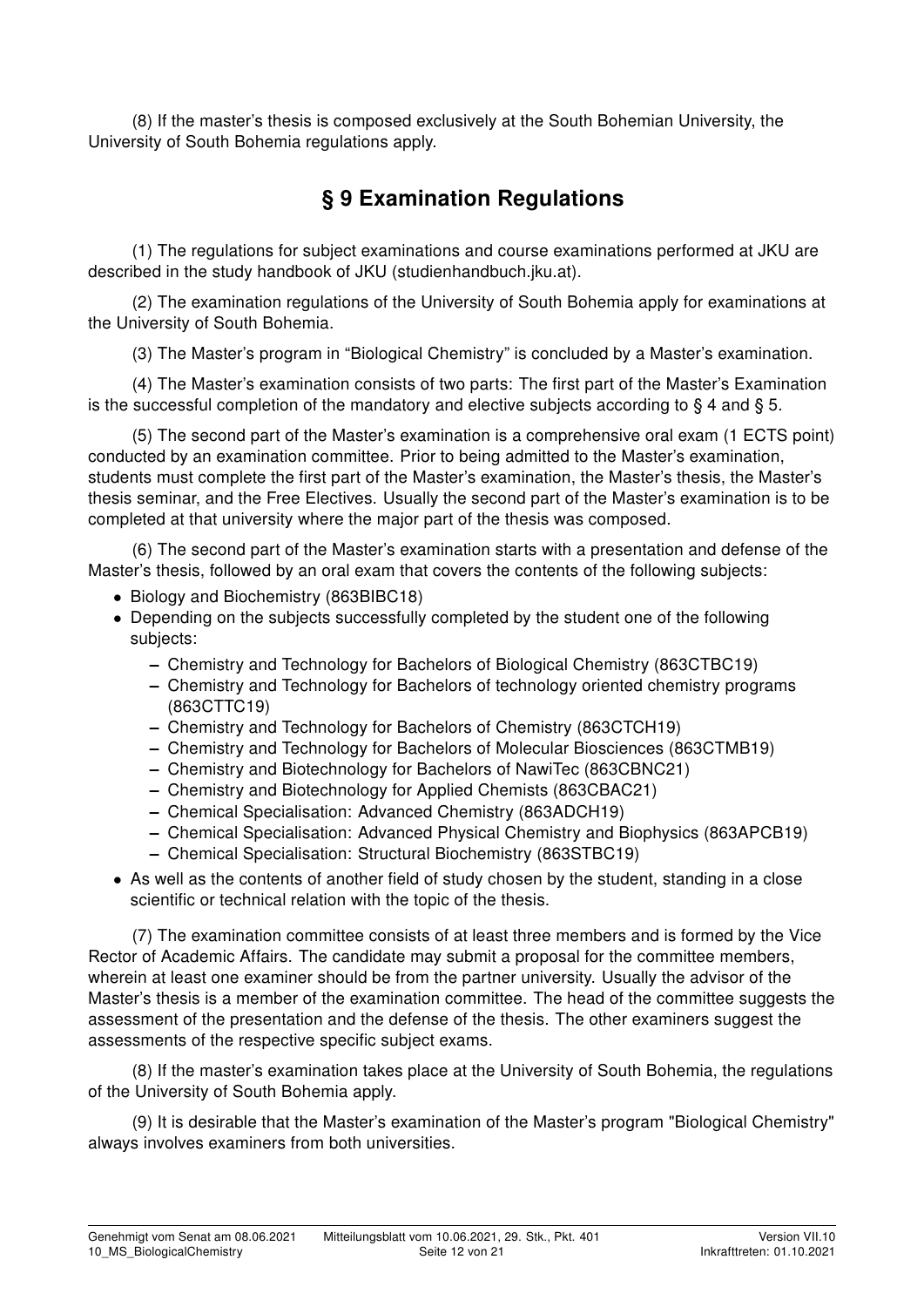(10) The respective partner university must be notified of the composition of the examination committee.

(11) Following conversion is used to translate grades from the University of South Bohemia (USB):

| <b>Grades at USB</b>       | <b>Grades at JKU</b>     |  |  |  |  |
|----------------------------|--------------------------|--|--|--|--|
| excellent 1                | sehr gut 1               |  |  |  |  |
| excellent minus 1-         | sehr gut 1               |  |  |  |  |
| very good 2                | gut 2                    |  |  |  |  |
| very good minus 2-         | befriedigend 3           |  |  |  |  |
| good 3                     | genügend 4               |  |  |  |  |
| unsatisfactory 4           | nicht genügend 5         |  |  |  |  |
|                            |                          |  |  |  |  |
| successful participation   | mit Erfolg teilgenommen  |  |  |  |  |
| unsuccessful participation | ohne Erfolg teilgenommen |  |  |  |  |

(12) Following conversion is used to translate grades from the Johannes Kepler University Linz (JKU):

| <b>Grades at JKU</b>    | <b>Grades at USB</b>     |  |
|-------------------------|--------------------------|--|
| sehr gut 1              | excellent 1              |  |
| gut 2                   | very good 2              |  |
| befriedigend 3          | very good minus 2-       |  |
| genügend 4              | good 3                   |  |
| nicht genügend 5        | unsatisfactory 4         |  |
|                         |                          |  |
| mit Erfolg teilgenommen | successful participation |  |

(13) For the purpose of assigning grades in the certificate, above conversion of grades of the University of South Bohemia (para. 11) will be used for subjects completed at the University of South Bohemia (USB).

ohne Erfolg teilgenommen und unsuccessful participation

#### § 10 Academic Degree

(1) Graduates of the Master's program in "Biological Chemistry" are awarded the academic degree "Master of Science", abbreviated "MSc" or "MSc (JKU)" at the Johannes Kepler University Linz and the academic degree "Magistr" (Mgr.) at the University of South Bohemia.

(2) The certificate of the Austrian academic degree is issued in German and in English translation.

(3) The certificate has to express that the Master's program in "Biological Chemistry" is a joint study program of the Johannes Kepler University and the University of South Bohemia taught in English.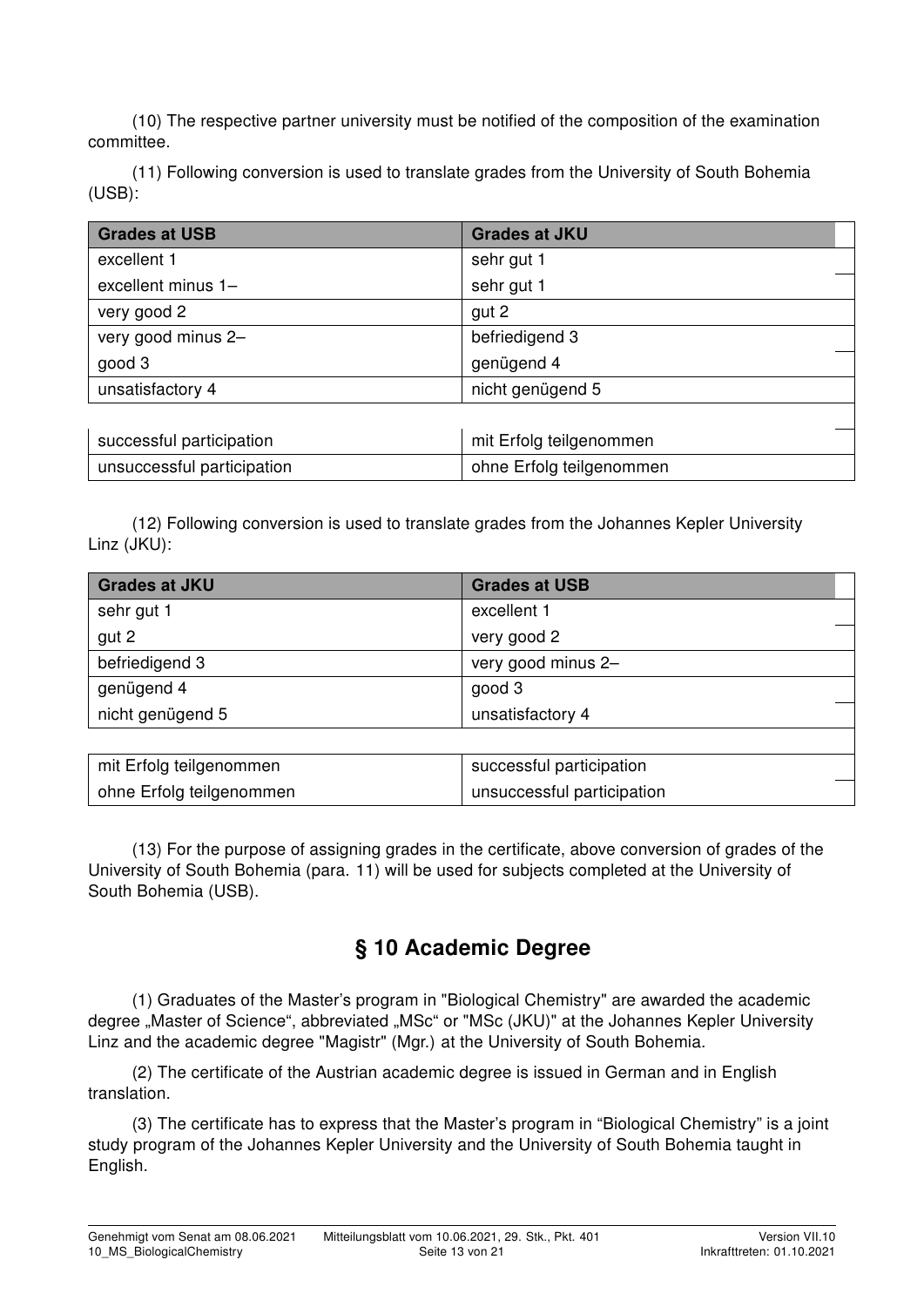# § 11 Legal Validity

(1) This curriculum comes into effect on October 1, 2019.

(2) The curriculum of the Master's program in "Biological Chemistry" in the version published in the official newsletter of Johannes Kepler University Linz on June 18, 2014, 24<sup>th</sup> piece, item 176, as last amended by the official newsletter of Johannes Kepler University Linz on June 22, 2018, 26<sup>th</sup> piece, item 270, expires by the end of September 30, 2019 with the exception of the transitional arrangements.

(3) § 2 para. 2 and annexes 1a, 1b, 1c and 1d as published in the official newsletter of the Johannes Kepler University Linz on May 19<sup>th</sup>, 2020, 23<sup>rd</sup> piece, item 251 will take effect on October 1 st, 2020.

(4) § 2 para. 2, 3 and 4, § 3 para. 2 and 5, § 4 para. 1, § 5 para. 1 lit. b, § 9 para. 6 and annex 1e und 1f as published in the official newsletter of the Johannes Kepler University Linz on June 10<sup>th</sup>, 2021, 29<sup>th</sup> piece, item 401 will take effect on October 1<sup>st</sup>, 2021.

## § 12 Transitional Provisions

(1) For students who have passed examinations within the curriculum of the Master's program in "Biological Chemistry" in a previous version, the equivalences listed in the study handbook of JKU (studienhandbuch.jku.at) apply.

(2) In addition to the equivalences given in the study handbook of JKU, following equivalences are effective:

| Package of subjects / subjects in the<br><b>Master's program Biological Chemistry</b><br>2018                                                                                                                                                                                                                                | equivalent package of subjects / subjects in<br>the Master's program Biological Chemistry<br>2019                                                                                                                                                                                                                                                                                                          |
|------------------------------------------------------------------------------------------------------------------------------------------------------------------------------------------------------------------------------------------------------------------------------------------------------------------------------|------------------------------------------------------------------------------------------------------------------------------------------------------------------------------------------------------------------------------------------------------------------------------------------------------------------------------------------------------------------------------------------------------------|
| 863SOSK10: Support Courses (5.6 ECTS) +<br>863CHWF14: Chemical Electives (26.1 ECTS)<br>$\pm$<br>863FRST14: Free Electives (16.5 ECTS)                                                                                                                                                                                       | 863SOCO19: Support Courses (4.5 ECTS) +<br>863PSEC19: Pool of specific elective courses<br>$(15$ ECTS) +<br>863CHSP19: Chemical Specialisation (16<br>$ECTS) +$<br>863FRST19: Free Electives (15 ECTS)                                                                                                                                                                                                     |
| 863FCTB10: Fundamentals of Chemistry and<br>Technology for Biological Chemists (17.8)<br>ECTS)                                                                                                                                                                                                                               | 863CTBC19: Chemistry and Technology for<br>Bachelors of Biological Chemists (17.5 ECTS)                                                                                                                                                                                                                                                                                                                    |
| 863FBTC14: Bridge subject: Fundamentals of<br>Biology for Technical Chemists (16 ECTS) +<br>863FCTC10: Fundamentals of Chemistry and<br>Technology for Technical Chemists (9.2 ECTS)<br>$\pm$<br>863SOSK10: Support Courses (5.6 ECTS) +<br>863CHWF14: Chemical Electives (18.2 ECTS)<br>863FRST14: Free Electives (17 ECTS) | 863FBNB19: Fundamentals of Biology for non<br>Biological Chemists (23 ECTS) +<br>863CTTC19: Chemistry and Technology for<br>Bachelors of technology oriented chemistry<br>programs $(11$ ECTS) +<br>863SOCO19: Support Courses (4.5 ECTS) +<br>863PSEC19: Pool of specific elective courses<br>$(6.5$ ECTS) +<br>863CHSP19: Chemical Specialisation (8<br>$ECTS) +$<br>863FRST19: Free Electives (15 ECTS) |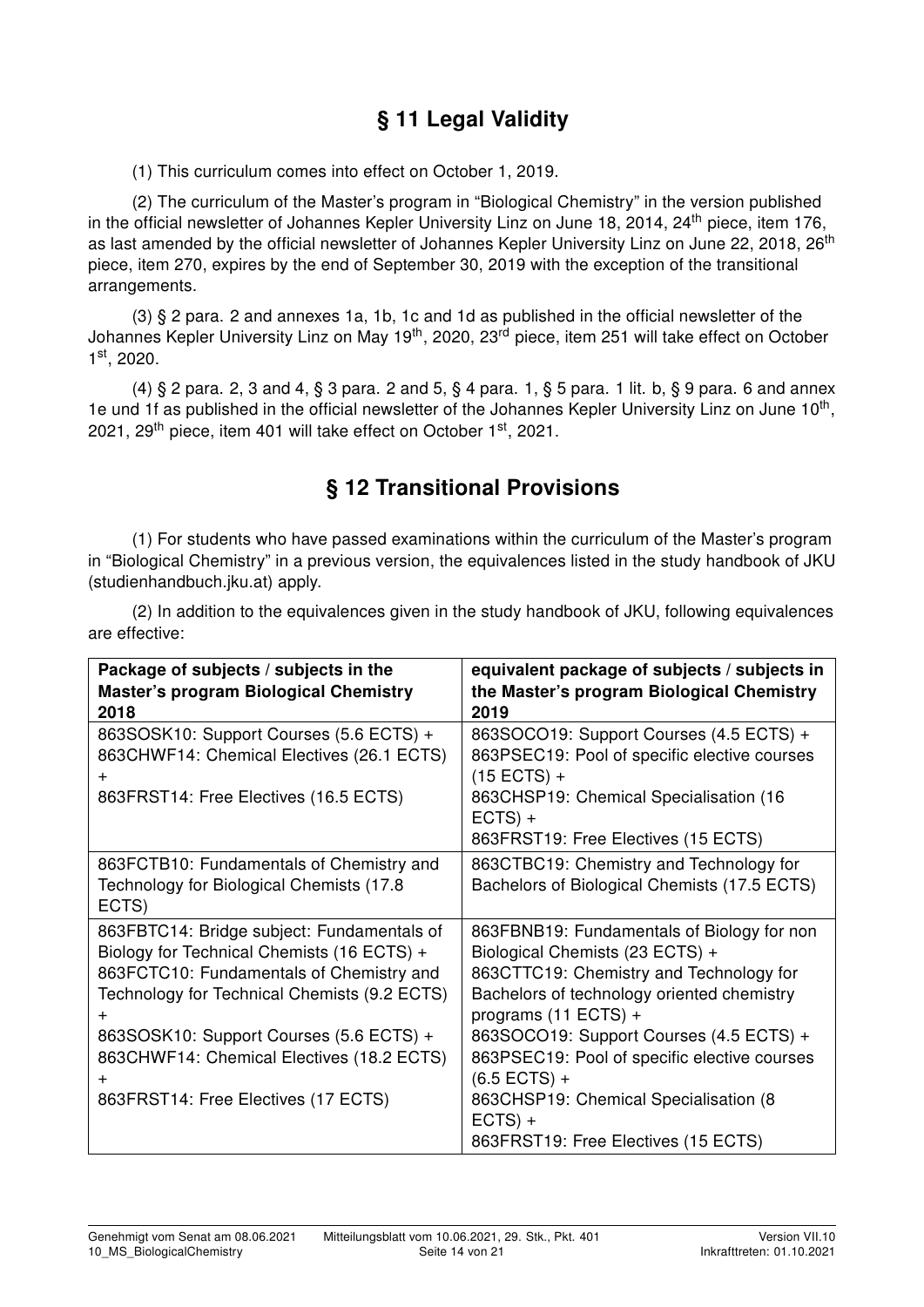| Course in the Master's program Biological       | equivalent course in the Master's program |
|-------------------------------------------------|-------------------------------------------|
| <b>Chemistry 2018</b>                           | <b>Biological Chemistry 2019</b>          |
| <b>TCBPEVOINBT: VL Industrial Biotechnology</b> | 491CTOMABTV19: VL Advanced                |
| $(2.6$ ECTS)                                    | Biotechnology (1.5 ECTS)                  |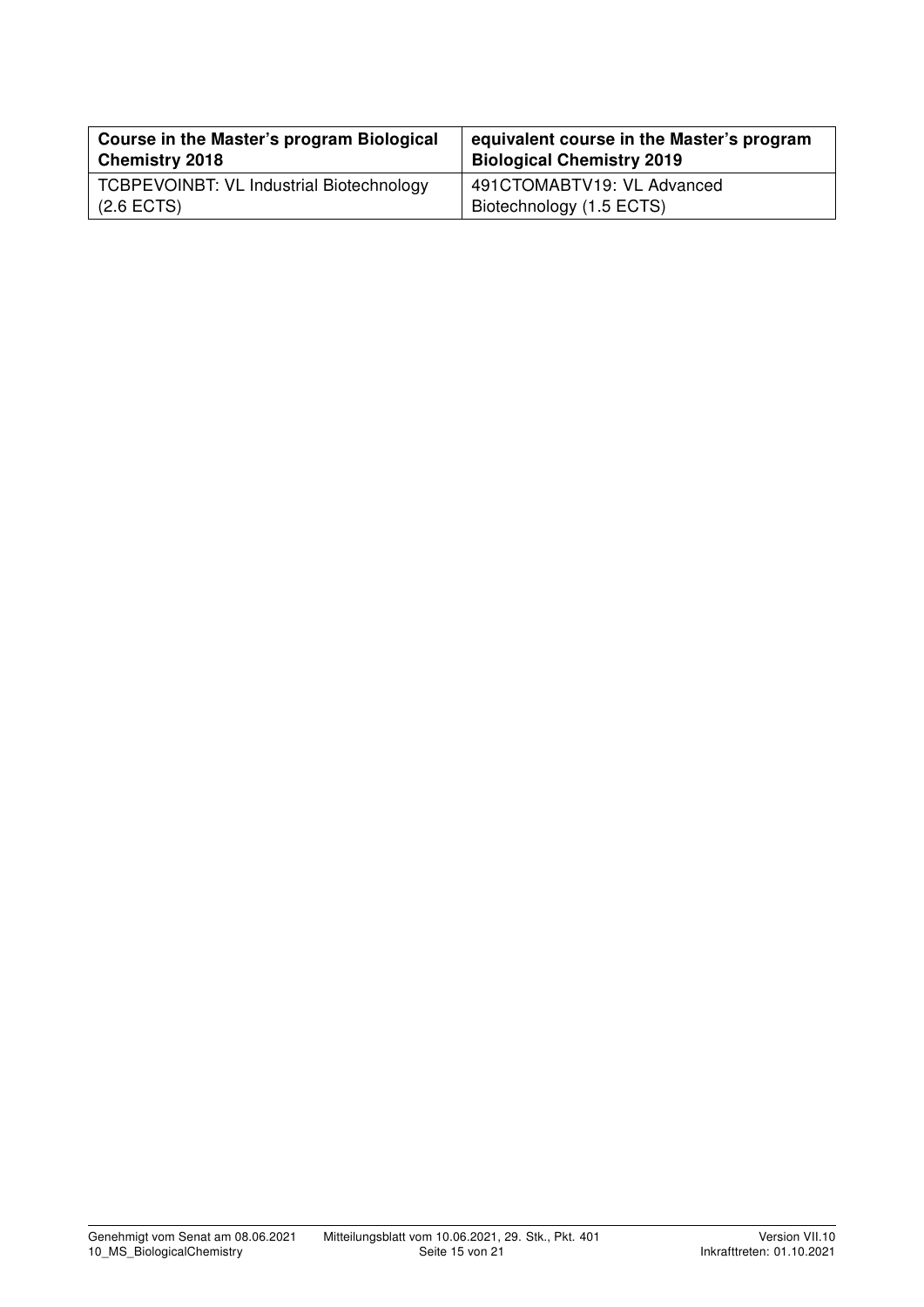#### **Annex 1a: Global map of study subjects - Joint Master's Program "Biological Chemistry" for graduates of the Bachelor's program "Biological Chemistry" (variant B) (2020)**

| 1 <sup>st</sup> Semester (WS)<br><b>JKU Linz</b>                                                                                                                                                                                                                                               |                | 2 <sup>nd</sup> Semester (SS)<br><b>JKU Linz</b>                                                                                                                                                    |                | 3 <sup>rd</sup> Semester (WS)<br><b>USB Budweis</b> |    | 4 <sup>th</sup> Semester (SS)<br><b>USB Budweis</b> |    | 5 <sup>th</sup> Semester (WS)<br><b>JKU Linz/USB Budweis</b>       |    |
|------------------------------------------------------------------------------------------------------------------------------------------------------------------------------------------------------------------------------------------------------------------------------------------------|----------------|-----------------------------------------------------------------------------------------------------------------------------------------------------------------------------------------------------|----------------|-----------------------------------------------------|----|-----------------------------------------------------|----|--------------------------------------------------------------------|----|
|                                                                                                                                                                                                                                                                                                |                |                                                                                                                                                                                                     |                |                                                     |    |                                                     |    |                                                                    |    |
| <b>Chemistry and Technology for</b><br><b>Bachelors of Biological</b><br><b>Chemists</b><br>Biocatalysis<br><b>Biochemical Laboratory</b><br><b>Techniques</b><br><b>Mass Spectrometry</b><br>Interpretation of MS and IR<br>Spectra<br>Advanced Organic Chemistry 1<br>Advanced Biotechnology | 10.5           | <b>Chemistry and Technology</b><br>for Bachelors Biological<br><b>Chemists</b><br><b>Preparative Chemistry</b><br>Laboratory for Biological<br><b>Chemists</b><br>Advanced Instrumental<br>Analysis | 7              | <b>Biology and</b><br><b>Biochemistry</b>           | 15 | <b>Biology and</b><br>Biochemistry                  | 15 | <b>Master's Thesis</b><br><b>Biological Chemistry</b>              | 21 |
| <b>Support Courses</b>                                                                                                                                                                                                                                                                         | 1,5            | <b>Support Courses</b>                                                                                                                                                                              | 3              |                                                     |    |                                                     |    |                                                                    |    |
| <b>Chemical Specialisation</b><br>(2 Specialisations)                                                                                                                                                                                                                                          | 8              | <b>Chemical Specialisation</b><br>(2 Specialisations)                                                                                                                                               | 8              | <b>Biological Electives</b><br>(from 2 subjects)    | 12 | <b>Biological Electives</b><br>(from 2 subjects)    | 13 |                                                                    |    |
| Pool of specific elective<br><b>courses</b>                                                                                                                                                                                                                                                    | 8              | Pool of specific elective<br><b>courses</b>                                                                                                                                                         | $\overline{7}$ |                                                     |    |                                                     |    | <b>Master's Thesis</b><br>Seminar / Master's<br><b>Examination</b> | 6  |
| <b>Free Electives</b>                                                                                                                                                                                                                                                                          | $\overline{2}$ | <b>Free Electives</b>                                                                                                                                                                               | 5              | <b>Free Electives</b>                               | 3  | <b>Free Electives</b>                               | 2  | <b>Free Electives</b>                                              | 3  |
|                                                                                                                                                                                                                                                                                                | 30             |                                                                                                                                                                                                     | 30             |                                                     | 30 |                                                     | 30 |                                                                    | 30 |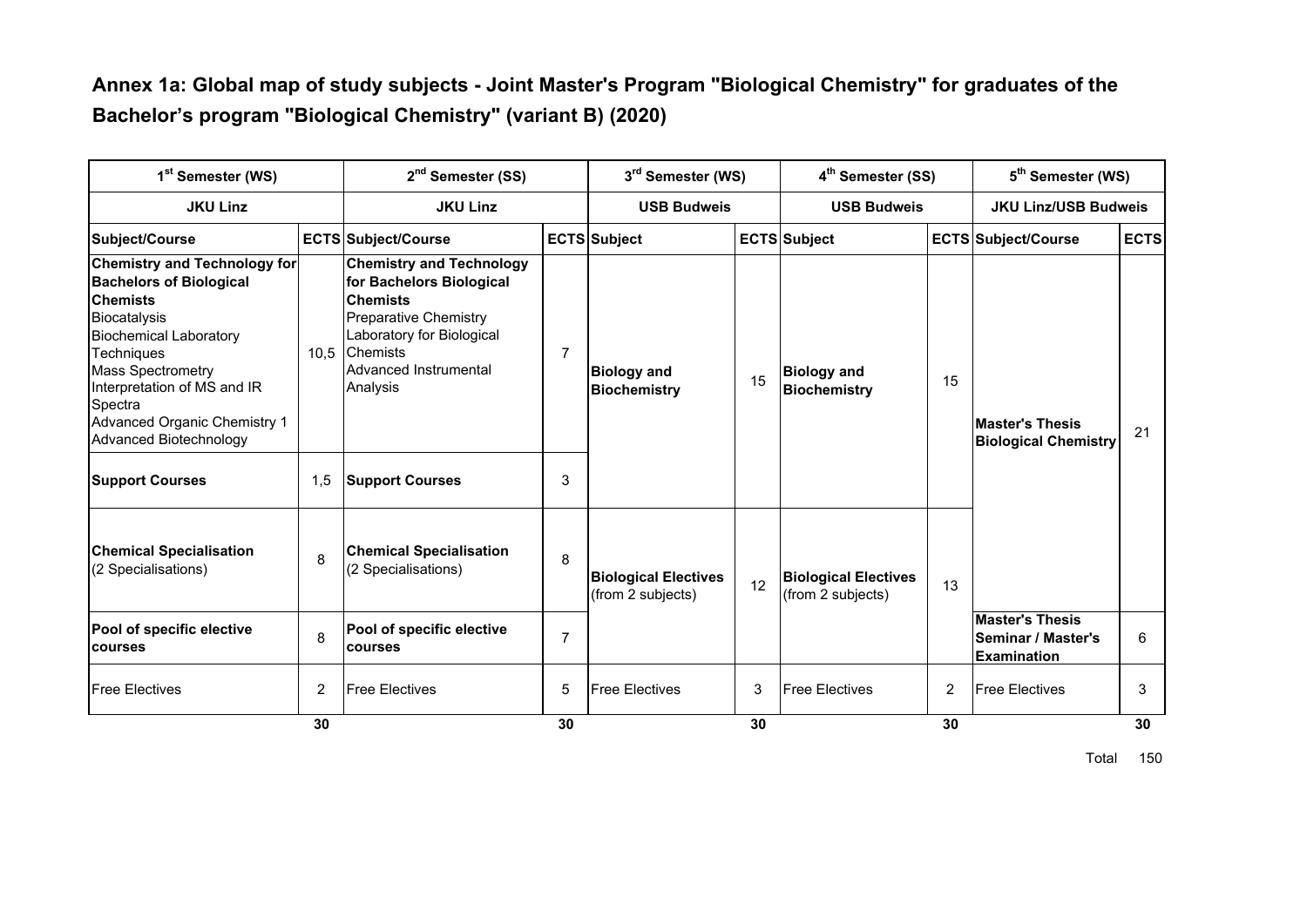#### **Annex 1b: Global map of study subjects - Joint Master's Program "Biological Chemistry" for variant T specified in § 2 para. 3 (2020)**

| 1 <sup>st</sup> Semester (WS)                                                                                                                                                                                                                        |     | 2 <sup>nd</sup> Semester (SS)                                            |                | 3rd Semester (WS)                                |                       | 4 <sup>th</sup> Semester (SS)                                                                                                           | 5 <sup>th</sup> Semester (WS) |                                                                    |             |
|------------------------------------------------------------------------------------------------------------------------------------------------------------------------------------------------------------------------------------------------------|-----|--------------------------------------------------------------------------|----------------|--------------------------------------------------|-----------------------|-----------------------------------------------------------------------------------------------------------------------------------------|-------------------------------|--------------------------------------------------------------------|-------------|
| <b>JKU Linz</b>                                                                                                                                                                                                                                      |     | <b>USB Budweis</b>                                                       |                | <b>USB Budweis</b>                               |                       | <b>JKU Linz/USB Budweis</b>                                                                                                             |                               | <b>JKU Linz/USB Budweis</b>                                        |             |
| Subject/Course                                                                                                                                                                                                                                       |     | ECTS Subject/Course                                                      |                | ECTS Subject                                     |                       | <b>ECTS Subject/Course</b>                                                                                                              |                               | <b>ECTS Subject/Course</b>                                         | <b>ECTS</b> |
| <b>Chemistry and Technology for</b><br><b>Bachelors of technology</b><br>oriented chemistry programs<br>Biocatalysis<br><b>Mass Spectrometry</b><br>Interpretation of MS and IR<br>Spectra<br>Advanced Organic Chemistry 1<br>Advanced Biotechnology | 9   | <b>Bridge subject:</b><br><b>Fundamentals of</b><br>23<br><b>Biology</b> |                | <b>Biology and</b>                               |                       | <b>Chemistry and Technology for</b><br><b>Bachelor's of technology</b><br>oriented chemistry programs<br>Advanced Instrumental Analysis | 2                             |                                                                    |             |
| <b>Chemical Specialisation</b><br>(1 Specialisation)                                                                                                                                                                                                 | 8   |                                                                          |                | <b>Biochemistry</b>                              | 15                    | <b>Support Courses</b>                                                                                                                  | 3                             | <b>Master's Thesis</b><br><b>Biological Chemistry</b>              | 21          |
| <b>Support Courses</b>                                                                                                                                                                                                                               | 1,5 |                                                                          |                |                                                  |                       | <b>Biology and Biochemistry</b><br>(USB)                                                                                                | 8                             |                                                                    |             |
| Pool of specific elective<br>courses                                                                                                                                                                                                                 | 6,5 | <b>Biology and</b><br><b>Biochemistry</b>                                | $\overline{7}$ | <b>Biological Electives</b><br>(from 2 subjects) | 12                    | <b>Biological Electives (USB)</b><br>(from 2 subjects)                                                                                  | 13                            |                                                                    |             |
| <b>Free Electives</b>                                                                                                                                                                                                                                | 5   |                                                                          |                |                                                  |                       |                                                                                                                                         |                               | <b>Master's Thesis</b><br>Seminar / Master's<br><b>Examination</b> | 6           |
|                                                                                                                                                                                                                                                      |     |                                                                          |                | 3<br><b>Free Electives</b>                       | <b>Free Electives</b> | 4                                                                                                                                       | <b>Free Electives</b>         | 3                                                                  |             |
|                                                                                                                                                                                                                                                      | 30  |                                                                          | 30             |                                                  | 30                    |                                                                                                                                         | 30                            |                                                                    | 30          |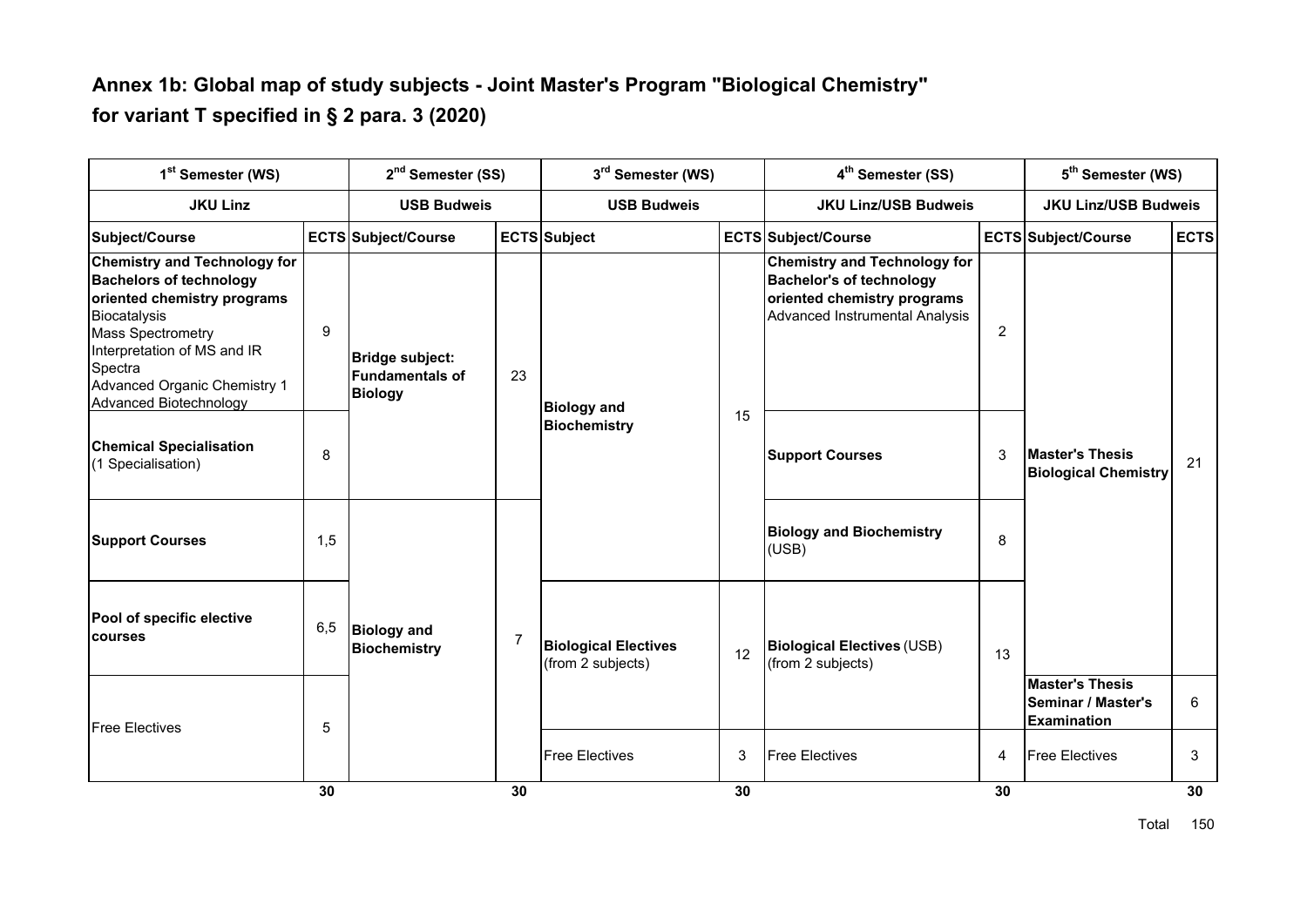#### **Annex 1c: Global map of study subjects - Joint Master's Program "Biological Chemistry" for variant C specified in § 2 para. 3 (2020)**

| 1 <sup>st</sup> Semester (WS)                                                                                                                                                                        |     | 2 <sup>nd</sup> Semester (SS)                               |                                                            | 3rd Semester (WS)                                |    | 4 <sup>th</sup> Semester (SS)                          |     | 5 <sup>th</sup> Semester (WS)                               |             |
|------------------------------------------------------------------------------------------------------------------------------------------------------------------------------------------------------|-----|-------------------------------------------------------------|------------------------------------------------------------|--------------------------------------------------|----|--------------------------------------------------------|-----|-------------------------------------------------------------|-------------|
| <b>JKU Linz</b>                                                                                                                                                                                      |     | <b>USB Budweis</b>                                          |                                                            | <b>USB Budweis</b>                               |    | <b>JKU Linz/USB Budweis</b>                            |     | <b>JKU Linz/USB Budweis</b>                                 |             |
| Subject/Course                                                                                                                                                                                       |     | ECTS Subject/Course                                         |                                                            | <b>ECTS</b> Subject                              |    | <b>ECTS Subject/Course</b>                             |     | <b>ECTS Subject/Course</b>                                  | <b>ECTS</b> |
| <b>Chemistry and Technology for</b><br><b>Bachelors of Chemistry</b><br>Biocatalysis<br><b>Biochemical Laboratory</b><br>Techniques<br>Advanced Organic Chemistry 1<br><b>Advanced Biotechnology</b> | 7,5 | Bridge subject:<br><b>Fundamentals of</b><br><b>Biology</b> | 23                                                         | <b>Biology and Biochemistry</b>                  | 15 | <b>Support Courses</b>                                 | 4,5 | <b>Master's Thesis</b><br><b>Biological Chemistry</b>       | 21          |
| <b>Chemical Specialisation</b><br>(1 Specialisation)                                                                                                                                                 | 8   |                                                             |                                                            |                                                  |    | <b>Biology and Biochemistry</b><br>(USB)               | 8   |                                                             |             |
| Pool of specific elective<br><b>courses</b>                                                                                                                                                          | 10  |                                                             |                                                            |                                                  |    |                                                        |     |                                                             |             |
|                                                                                                                                                                                                      |     | <b>Biology and</b><br><b>Biochemistry</b>                   | $\overline{7}$                                             | <b>Biological Electives</b><br>(from 2 subjects) | 12 | <b>Biological Electives (USB)</b><br>(from 2 subjects) | 13  |                                                             |             |
| <b>Free Electives</b>                                                                                                                                                                                | 4,5 |                                                             |                                                            |                                                  |    |                                                        |     | <b>Master's Thesis</b><br>Seminar / Master's<br>Examination | 6           |
|                                                                                                                                                                                                      |     |                                                             | 3<br><b>Free Electives</b><br><b>Free Electives</b><br>4,5 | <b>Free Electives</b>                            | 3  |                                                        |     |                                                             |             |
|                                                                                                                                                                                                      | 30  |                                                             | 30                                                         |                                                  | 30 |                                                        | 30  |                                                             | 30          |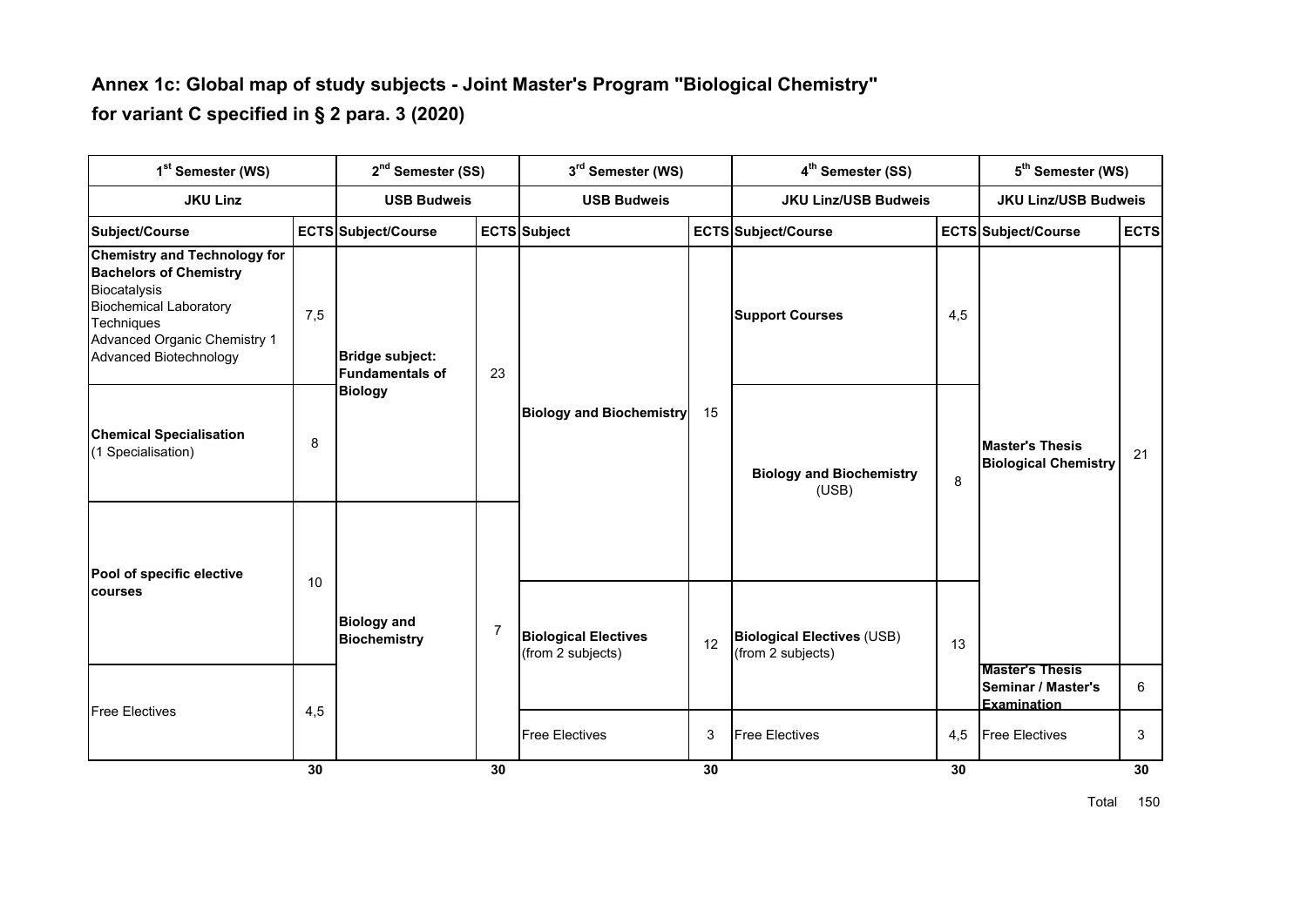#### **Annex 1d: Global map of study subjects - Joint Master's Program "Biological Chemistry" for variant M specified in § 2 para. 3 (2020)**

| 1 <sup>st</sup> Semester (WS)<br><b>JKU Linz</b>                                                                                                                                                                                                                                                                                                                                                                                                                      |                | 2 <sup>nd</sup> Semester (SS)                                                                                                                                                                                                                              | 3rd Semester (WS)  |                                                  | 4 <sup>th</sup> Semester (SS) |                                                  | 5 <sup>th</sup> Semester (WS) |                                                                    |             |
|-----------------------------------------------------------------------------------------------------------------------------------------------------------------------------------------------------------------------------------------------------------------------------------------------------------------------------------------------------------------------------------------------------------------------------------------------------------------------|----------------|------------------------------------------------------------------------------------------------------------------------------------------------------------------------------------------------------------------------------------------------------------|--------------------|--------------------------------------------------|-------------------------------|--------------------------------------------------|-------------------------------|--------------------------------------------------------------------|-------------|
|                                                                                                                                                                                                                                                                                                                                                                                                                                                                       |                | <b>JKU Linz</b>                                                                                                                                                                                                                                            | <b>USB Budweis</b> |                                                  | <b>USB Budweis</b>            |                                                  | <b>JKU Linz/USB Budweis</b>   |                                                                    |             |
| Subject/Course                                                                                                                                                                                                                                                                                                                                                                                                                                                        |                | ECTS Subject/Course                                                                                                                                                                                                                                        |                    | <b>ECTS</b> Subject                              |                               | <b>ECTS</b> Subject                              |                               | <b>ECTS Subject/Course</b>                                         | <b>ECTS</b> |
| <b>Chemistry and Technology for</b><br><b>Bachelors of Molecular</b><br><b>Biosciences</b><br><b>Biocatalysis</b><br><b>Biochemical Laboratory</b><br>Techniques<br><b>Mass Spectrometry</b><br>Interpretation of MS and IR<br>Spectra<br>Advanced Organic Chemistry 1<br><b>NMR Spectroscopy</b><br>In-depth fundamentals of<br>Preparative Organic Chemistry<br>for Biological Chemistry<br>Organic chemistry laboratory<br>bridge course<br>Advanced Biotechnology | 17,5           | <b>Chemistry and Technology for</b><br><b>Bachelors of Molecular</b><br><b>Biosciences</b><br>Organic Chemistry 1 for<br><b>Biological Chemistry *</b><br>Preparative Chemistry<br>Laboratory for Biological<br>Chemists<br>Advanced Instrumental Analysis | 11,5               | <b>Biology and</b><br><b>Biochemistry</b>        | 15                            | <b>Biology and</b><br><b>Biochemistry</b>        | 15                            | <b>Master's Thesis</b><br><b>Biological Chemistry</b>              | 21          |
| <b>Support Courses</b>                                                                                                                                                                                                                                                                                                                                                                                                                                                | 1,5            | <b>Support Courses</b>                                                                                                                                                                                                                                     | 3                  |                                                  |                               |                                                  |                               |                                                                    |             |
| <b>Chemical Specialisation</b><br>(1 Specialisation)                                                                                                                                                                                                                                                                                                                                                                                                                  | $\overline{4}$ | <b>Chemical Specialisation</b><br>(1 Specialisation)                                                                                                                                                                                                       | 4                  | <b>Biological Electives</b><br>(from 2 subjects) | 12                            | <b>Biological Electives</b><br>(from 2 subjects) | 13                            |                                                                    |             |
| Pool of specific elective<br><b>courses</b>                                                                                                                                                                                                                                                                                                                                                                                                                           | $\overline{4}$ | Pool of specific elective<br>courses                                                                                                                                                                                                                       | 7,5                |                                                  |                               |                                                  |                               | <b>Master's Thesis</b><br>Seminar / Master's<br><b>Examination</b> | 6           |
| <b>Free Electives</b>                                                                                                                                                                                                                                                                                                                                                                                                                                                 | 3              | <b>Free Electives</b>                                                                                                                                                                                                                                      | 3                  | <b>Free Electives</b>                            | 3                             | <b>Free Electives</b>                            | 3                             | <b>Free Electives</b>                                              | 3           |
|                                                                                                                                                                                                                                                                                                                                                                                                                                                                       | 30             |                                                                                                                                                                                                                                                            | 29                 |                                                  | 30                            |                                                  | 31                            |                                                                    | 30          |

\* We recommend to take this course already during the bachelor program.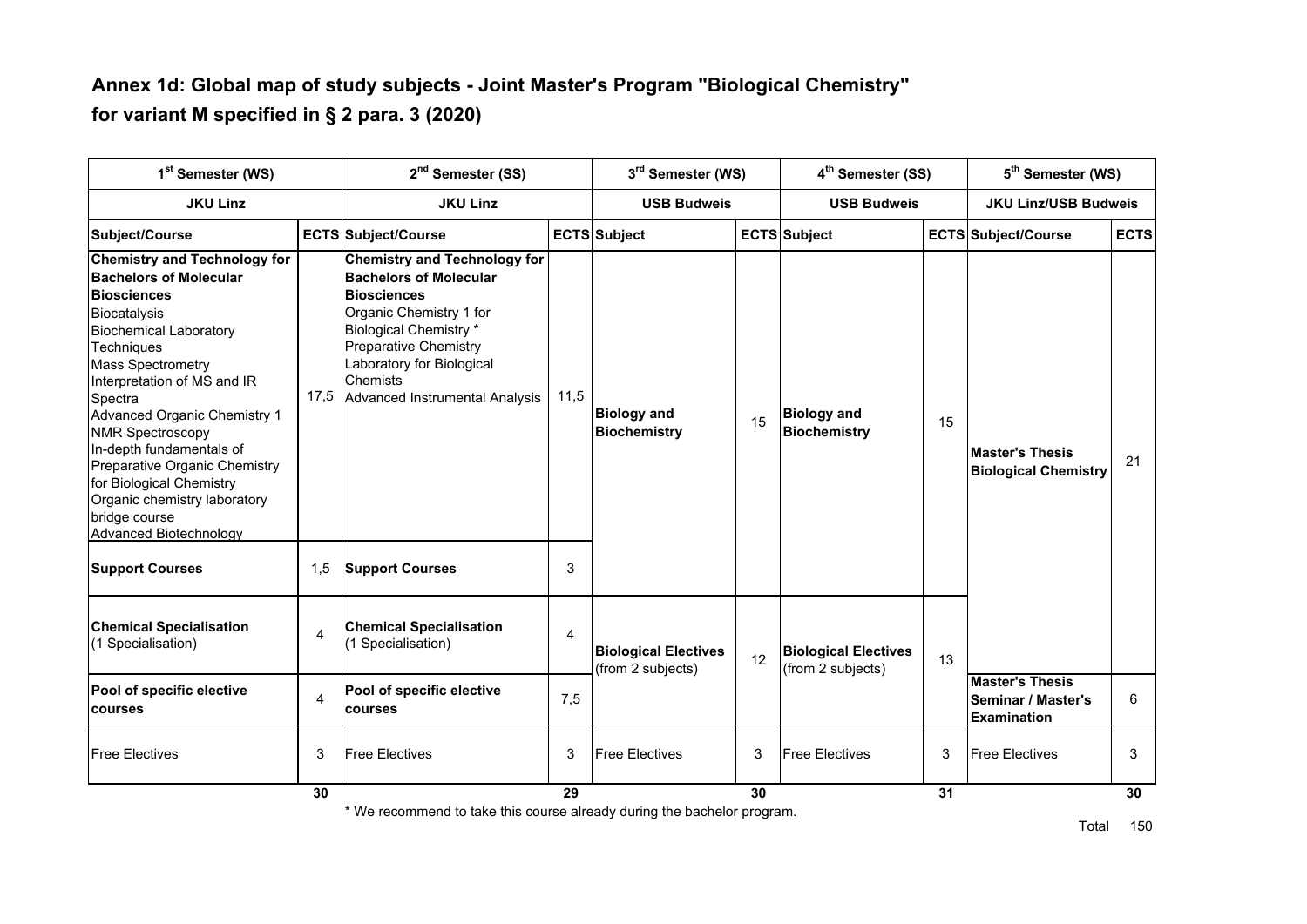#### **Annex 1e: Global map of study subjects - Joint Master's Program "Biological Chemistry" for variant N specified in § 2 para. 3 (2021)**

| 1 <sup>st</sup> Semester (WS)                                                                                                                                                                                                                    |      | 2 <sup>nd</sup> Semester (SS)                                     |                | 3 <sup>rd</sup> Semester (WS)   |                                 | 4 <sup>th</sup> Semester (SS)                                                                                                 |                                                                                                                                                                                                                 | 5 <sup>th</sup> Semester (WS) |             |
|--------------------------------------------------------------------------------------------------------------------------------------------------------------------------------------------------------------------------------------------------|------|-------------------------------------------------------------------|----------------|---------------------------------|---------------------------------|-------------------------------------------------------------------------------------------------------------------------------|-----------------------------------------------------------------------------------------------------------------------------------------------------------------------------------------------------------------|-------------------------------|-------------|
| <b>JKU Linz</b>                                                                                                                                                                                                                                  |      | <b>USB Budweis</b>                                                |                | <b>USB Budweis</b>              |                                 | <b>JKU Linz/USB Budweis</b>                                                                                                   | <b>JKU Linz/USB Budweis</b><br><b>ECTS Subject/Course</b><br>5<br><b>Master's Thesis</b><br>8<br>(USE)<br>13<br>(from 2 subjects)<br><b>Master's Thesis</b><br><b>Examination</b><br><b>Free Electives</b><br>4 |                               |             |
| Subject/Course                                                                                                                                                                                                                                   |      | <b>ECTS Subject/Course</b>                                        |                | <b>ECTS</b> Subject             |                                 | <b>ECTS Subject/Course</b>                                                                                                    |                                                                                                                                                                                                                 |                               | <b>ECTS</b> |
| <b>Chemistry and Biotechnology</b><br>for Bachelors of NawiTec<br>Biocatalysis<br><b>Biochemical Laboratory</b><br>Techniques<br>Biochemistry<br>Advanced Biotechnology<br>Advanced Instrumental Analysis<br><b>Advanced Organic Chemistry 1</b> | 12,5 | Bridge subject:<br><b>Fundamentals of</b><br>23<br><b>Biology</b> |                | <b>Biology and Biochemistry</b> | 15                              | <b>Chemistry and Biotechnology</b><br>for Bachelors of NawiTec<br>Preparative Chemistry Laboratory<br>for Biological Chemists |                                                                                                                                                                                                                 |                               |             |
| <b>Chemical Specialisation</b><br>(1 Specialisation)                                                                                                                                                                                             | 8    |                                                                   |                |                                 | <b>Biology and Biochemistry</b> |                                                                                                                               | <b>Biological Chemistry</b>                                                                                                                                                                                     | 21                            |             |
| <b>Support Courses</b>                                                                                                                                                                                                                           | 4,5  |                                                                   |                | <b>Biological Electives</b>     | 12                              | <b>Biological Electives (USB)</b>                                                                                             |                                                                                                                                                                                                                 |                               |             |
| <b>Free Electives</b>                                                                                                                                                                                                                            | 5    | <b>Biology and</b><br><b>Biochemistry</b>                         | $\overline{7}$ | (from 2 subjects)               |                                 |                                                                                                                               |                                                                                                                                                                                                                 | Seminar / Master's            | 6           |
|                                                                                                                                                                                                                                                  |      |                                                                   |                | <b>Free Electives</b>           | 3                               | <b>Free Electives</b>                                                                                                         |                                                                                                                                                                                                                 |                               | 3           |
|                                                                                                                                                                                                                                                  | 30   |                                                                   | 30             |                                 | 30                              |                                                                                                                               | 30                                                                                                                                                                                                              |                               | 30          |

Total 150